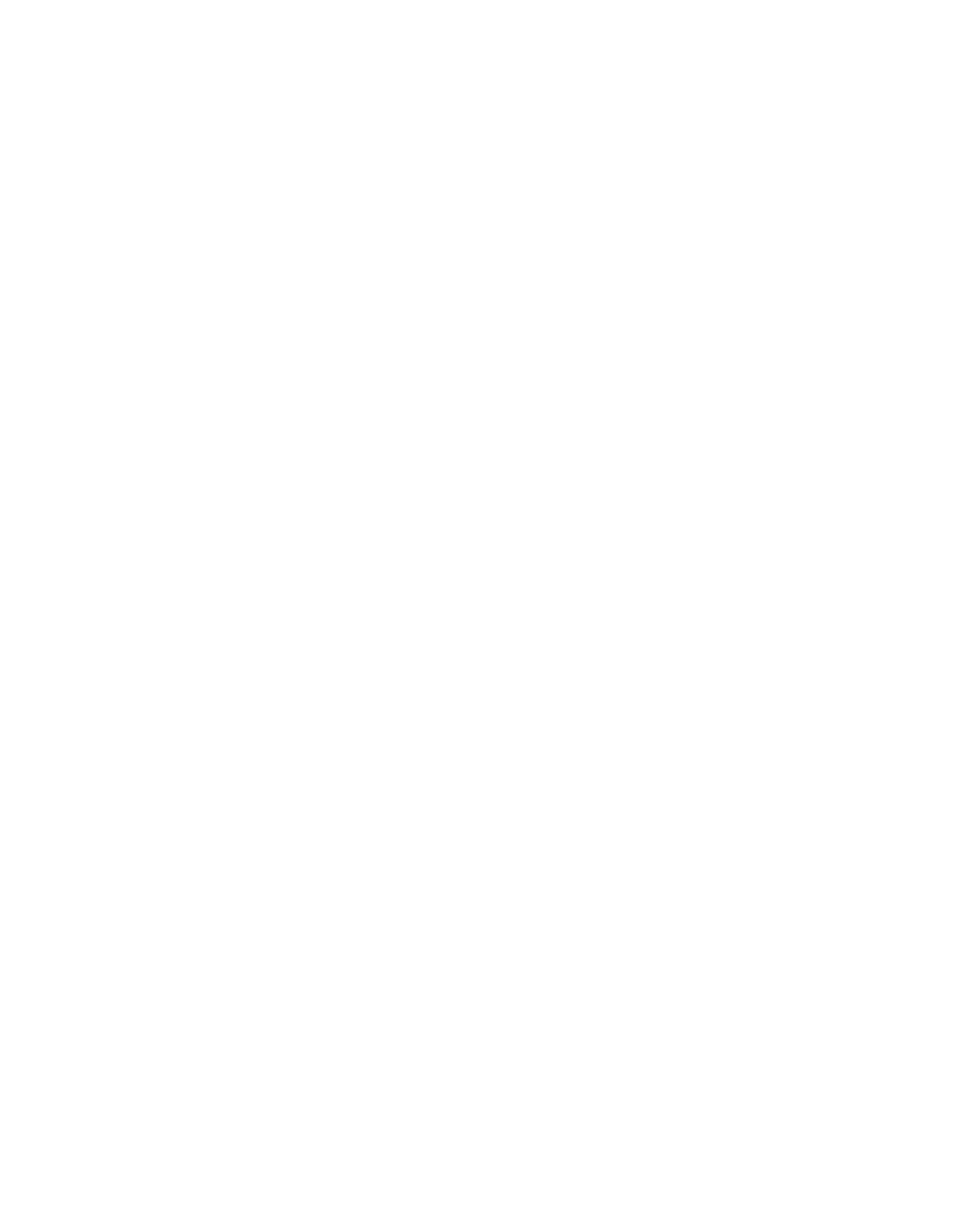# *Committee Report:*

## **Peer Review of an Evaluation of the Health and Environmental Impacts Associated with Synthetic Turf Playing Fields**

## **A Report By**

## **The Connecticut Academy of Science and Engineering**

| <b>ORIGIN OF INQUIRY:</b>                | THE CONNECTICUT AGRICULTURAL EXPERIMENT STATION<br>THE CONNECTICUT DEPARTMENT OF ENVIRONMENTAL<br>PROTECTION<br>THE CONNECTICUT DEPARTMENT OF PUBLIC HEALTH<br>UNIVERSITY OF CONNECTICUT HEALTH CENTER |  |
|------------------------------------------|--------------------------------------------------------------------------------------------------------------------------------------------------------------------------------------------------------|--|
| DATE INQUIRY<br>ESTABLISHED:             | JANUARY 4, 2010                                                                                                                                                                                        |  |
| <b>DATE RESPONSE</b><br><b>RELEASED:</b> | <b>JUNE 15, 2010</b>                                                                                                                                                                                   |  |

© Copyright, 2010. Connecticut Academy of Science and Engineering, Inc. All rights reserved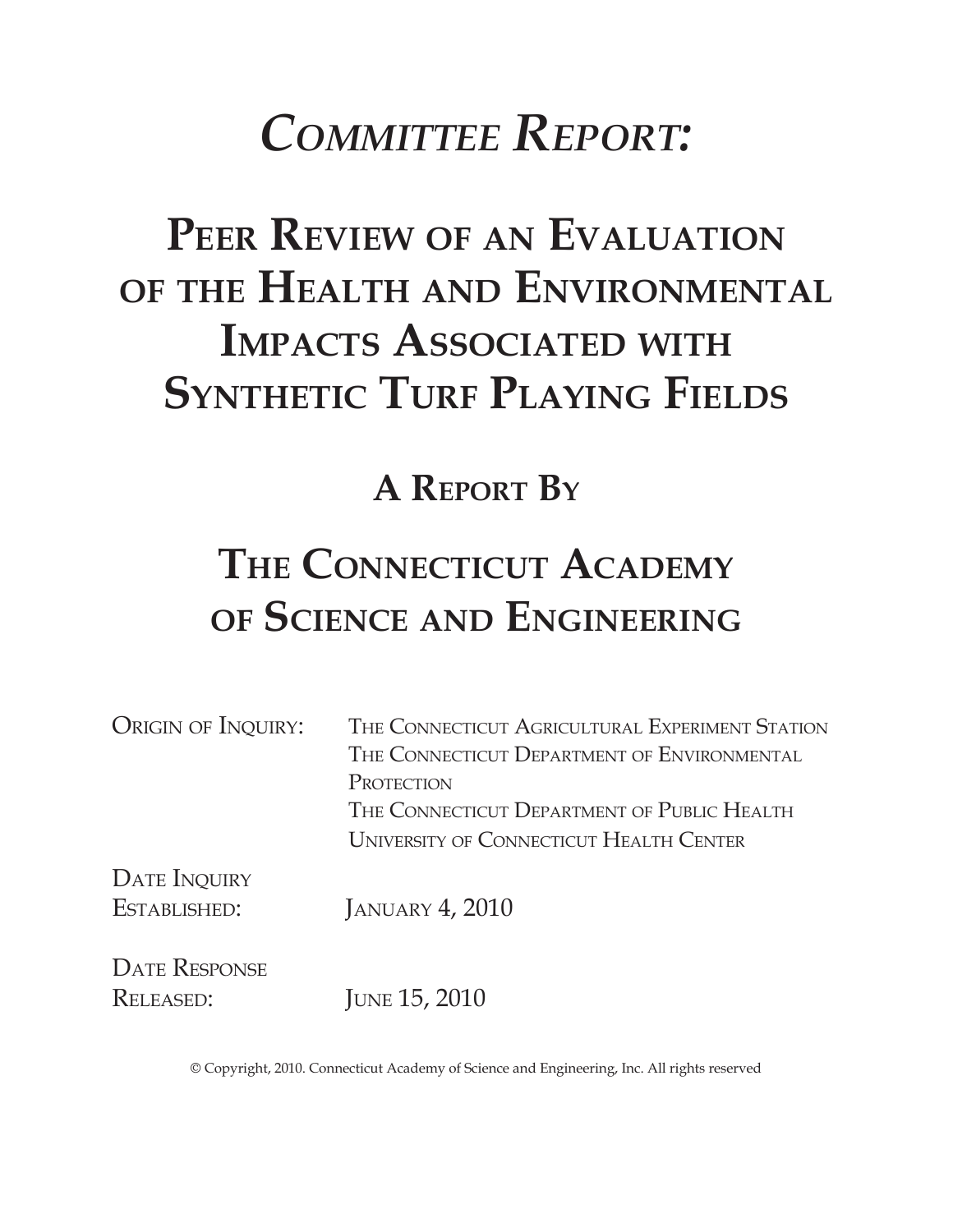This limited-scope analysis consists of a peer review by an Academy committee of a study, "An Evaluation of the Health and Environmental Impacts Associated with Synthetic Turf Playing Fields," conducted by The Connecticut Agricultural Experiment Station, the Connecticut Department of Environmental Protection, the Connecticut Department of Public Health, and the University of Connecticut Health Center. The content of this report lies within the province of the Academy's Environment Technical Board. The report is hereby released with the consent of the Peer Review Committee.

> Richard H. Strauss Executive Director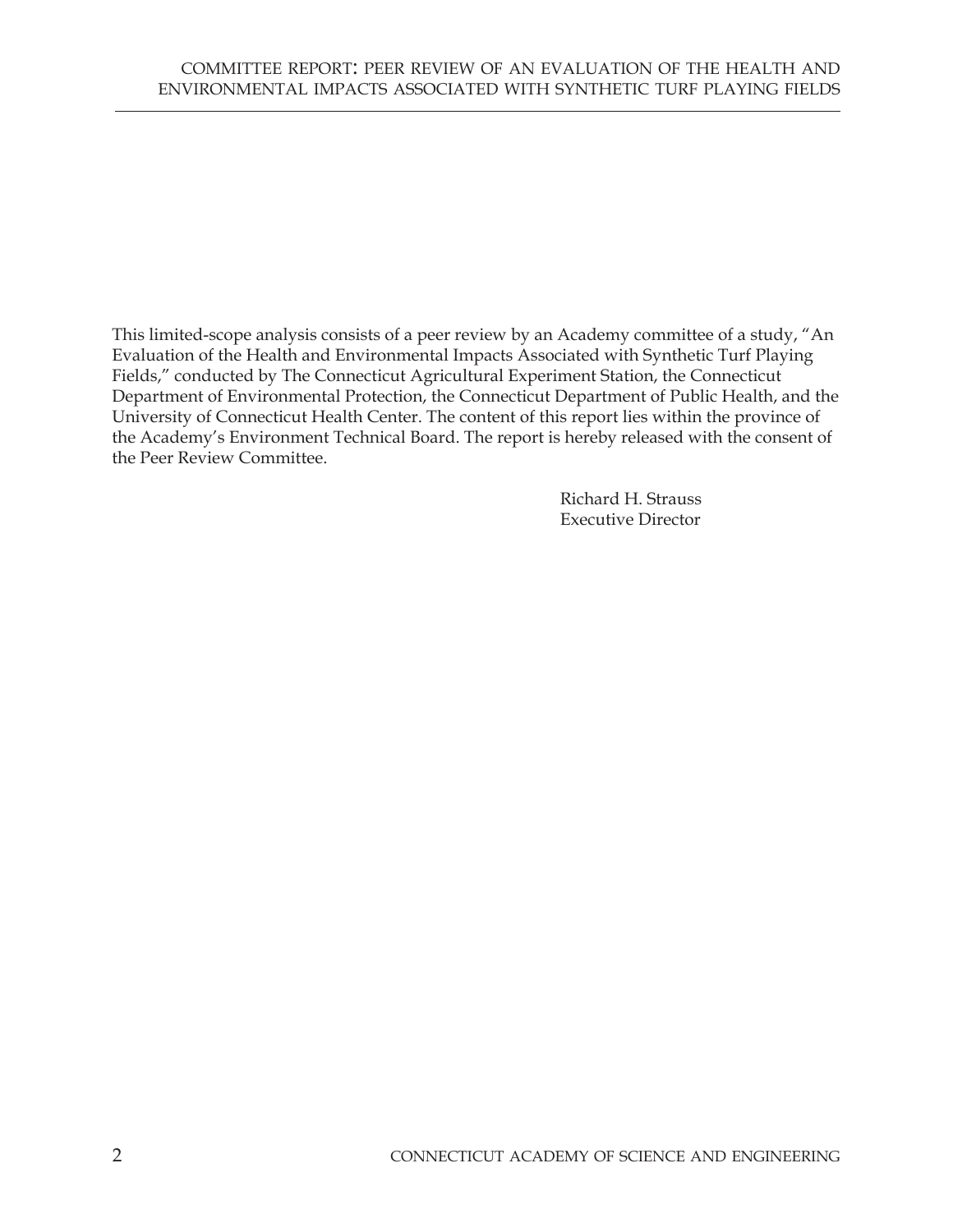## **MEMBERS OF THE PEER REVIEW COMMITTEE ON AN EVALUATION OF THE HEALTH AND ENVIRONMENTAL IMPACTS ASSOCIATED WITH SYNTHETIC TURF PLAYING FIELDS**

#### **Vicki Hanrahan Ainslie**

Senior Research Scientist Occupational Safety and Health Division Georgia Tech Research Institute

#### **Dana B. Barr, PhD**

Research Professor Rollins School of Public Health Emory University

#### **Jonathan Borak, MD**

Clinical Professor of Epidemiology & Public Health and Clinical Professor of Medicine Yale University President, Jonathan Borak & Company, Inc.

#### **Allan J. Cessna, PhD**

Research Scientist Agriculture and Agri-Food Canada Environmental Health National Program Currently on assignment to: Environment Canada National Water Research Institute Saskatoon, Saskatchewan, Canada

**Albert J. Fry, PhD** *(Academy Member)* E.B. Nye Professor of Chemistry Wesleyan University

#### **Tammy Jones-Lepp, MSc**

Research Chemist Office of Research & Development National Exposure Research Laboratory US Environmental Protection Agency

#### **Paul Lioy, PhD**

Professor of Environmental & Occupational Medicine University of Medicine & Dentistry of New Jersey – Robert Wood Johnson Medical School; and Deputy Director of Government Relations & Director, Exposure Measurement & Assessment Division, Environmental & Occupational Health Sciences Institute UMDNJ-RWJMS & Rutgers

#### **Woodhall Stopford, MD, MSPH**

Assistant Professor of Community and Family Medicine, Division of Occupational & Environmental Medicine Duke University

#### **Arthur Wickman**

Head, Health Sciences Branch & Senior Research Scientist Georgia Tech Research Institute

## **Research Team**

#### **PEER REVIEW REPORT MANAGER**

#### **David Pines, PhD**

Associate Professor Chair of Civil, Environmental, and Biomedical Engineering University of Hartford

#### **ACADEMY PROJECT STAFF**

**Richard H. Strauss** Executive Director

**Ann G. Bertini** Assistant Director for Programs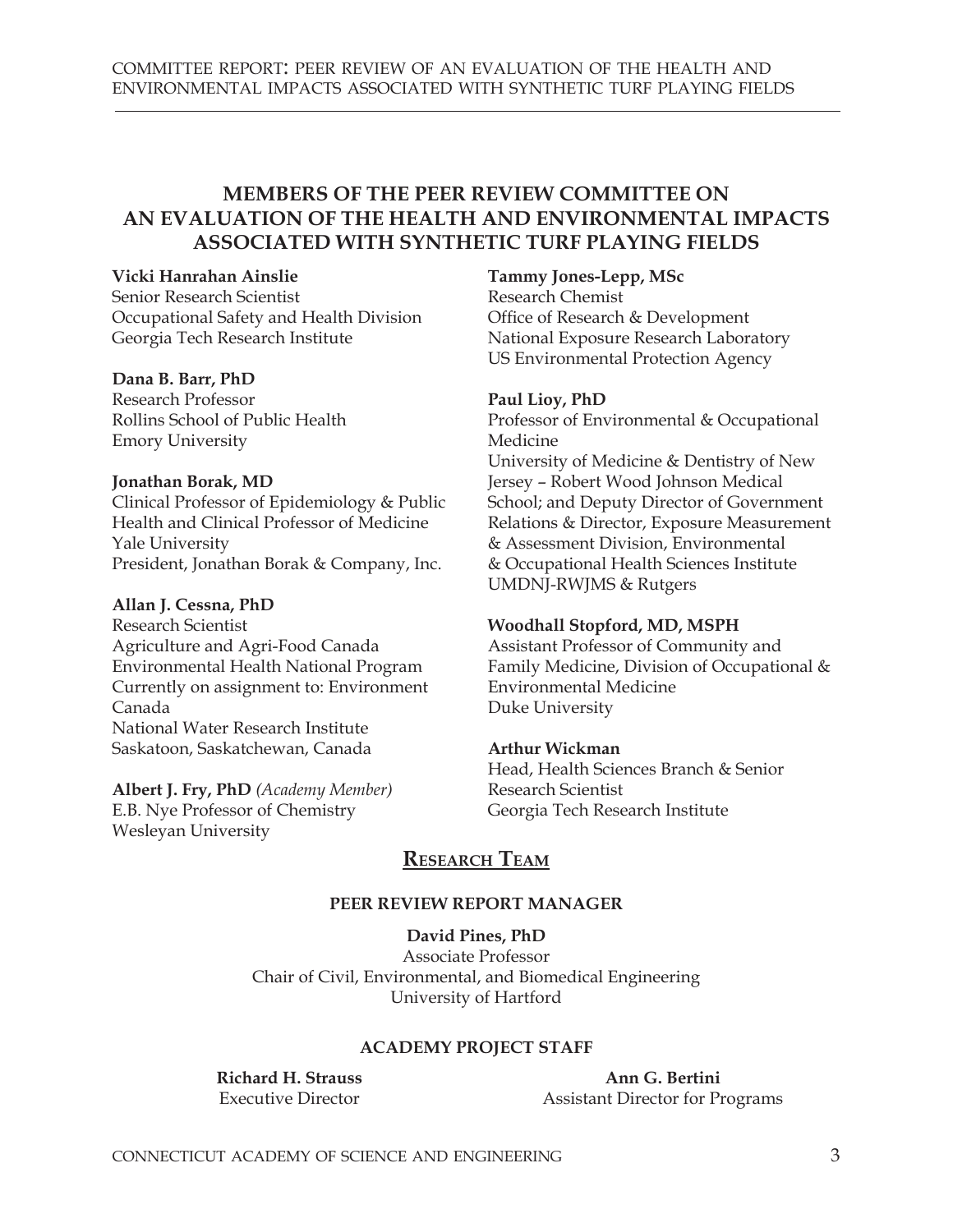#### committee report: peer review of an evaluation of the health and environmental impacts associated with synthetic turf playing fields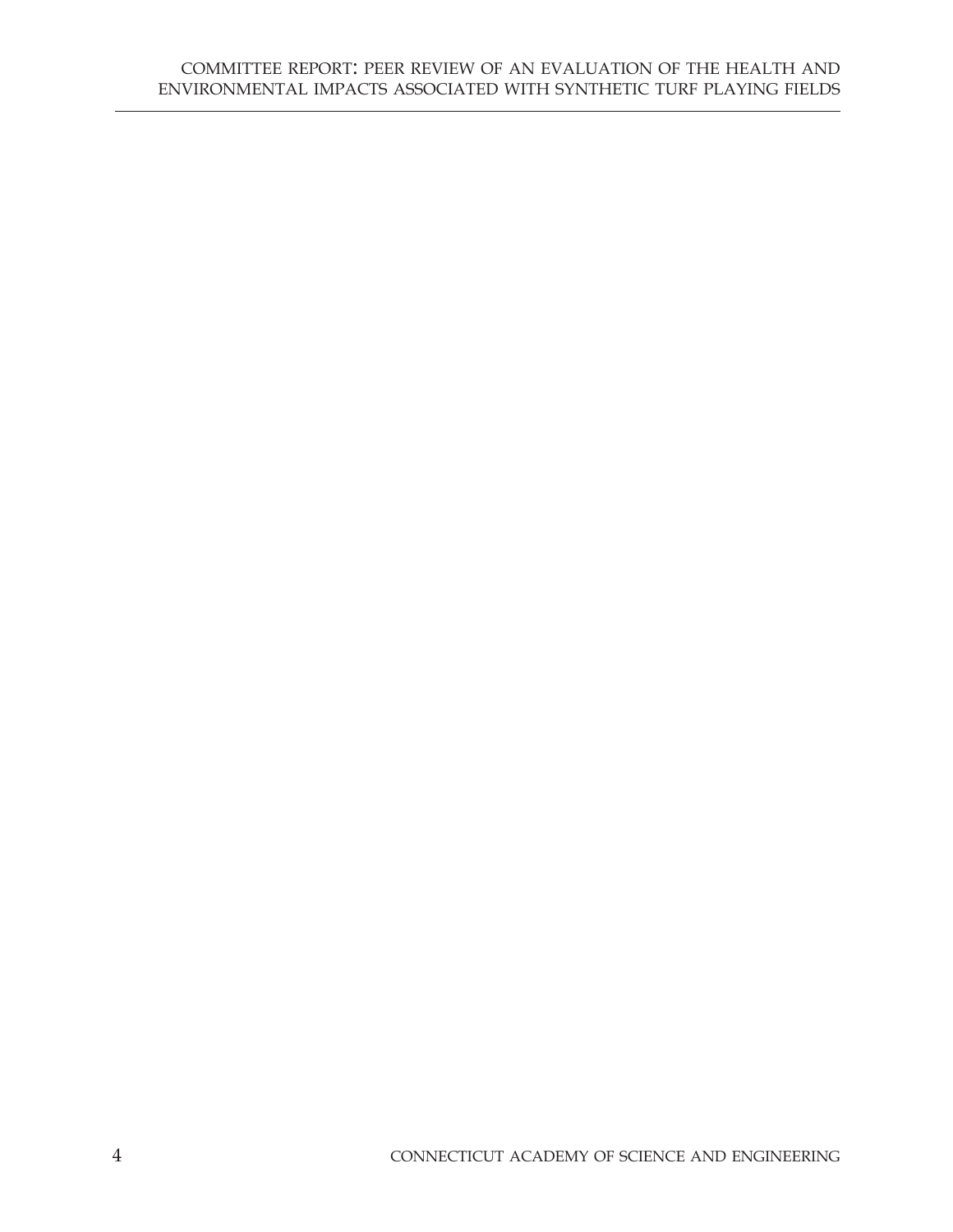## **STATEMENT OF INQUIRY: Project Intent and Background**

On behalf of the Connecticut Department of Environmental Protection (DEP), the Connecticut Department of Public Health (DPH), the University of Connecticut Health Center (UCHC), and The Connecticut Agricultural Station (CAES), the Connecticut Academy of Science and Engineering (CASE) performed a peer review of their final report on the Evaluation of the Health and Environmental Impacts Associated with Synthetic Turf Playing Fields. The scope of the Technical Review includes an examination of the appropriateness of the methods used to sample contaminants, conduct laboratory analysis, and perform human and ecological risk assessment. The Peer Review Committee (PRC) also evaluated the appropriateness of conclusions reached in the environmental and human health risk assessments. In addition, the PRC provided suggestions for future studies that were not part of the state agencies' scope of work.

## **CASE TECHNICAL REVIEW PROCESS**

- Appointed a Peer Review Committee comprising Academy members and other experts to conduct a peer review of the final study report.
- Provided study materials to the PRC and organized and facilitated committee meetings to discuss and deliberate on the topic.
- Submitted questions to state agencies for consideration in preparation of report briefing to the PRC.
- Conducted a briefing of the final study report by CAES, DEP, DPH, UCHC, and for the PRC.
- Facilitated communication between the PRC and state agencies on questions that arose from review of the final study report and state agency briefing.
- Briefed state agencies on the PRC's final report.
- Produced a report summarizing the PRC's analysis of the final study report.

## *Introduction*

The CASE Peer Review Committee (PRC) was provided with an overall executive summary and the following study partner reports:

- *Artificial Turf Field Investigation in Connecticut Final Report* prepared by the University of Connecticut Health Center Section of Occupational and Environmental Medicine, March 30, 2010 (referred to as UCHC Report)
- *• Human Health Risk Assessment of Artificial Turf Fields Based Upon Results from Five Fields in Connecticut* by the Connecticut Department of Public Health, Program in Environmental and Occupational Health Assessment, April 5, 2010 (referred to as DPH Report)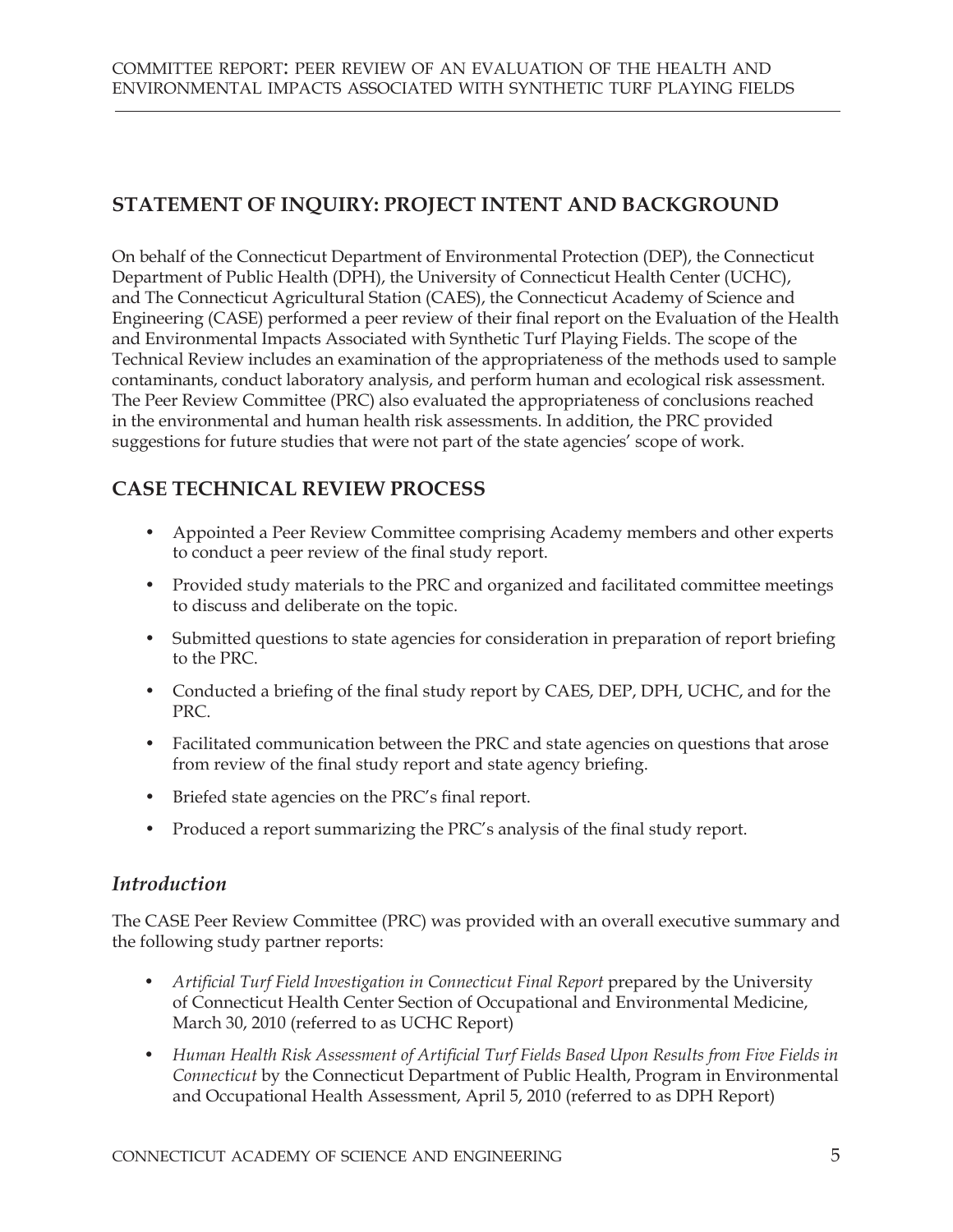- *• Artificial Turf Study: Leachate and Stormwater Characteristics* by the Connecticut Department of Environmental Protection, March 2010 (referred to as DEP Report)
- *• 2009 Study of Crumb Rubber Derived from Recycle Tires Final Report* by The Connecticut Agricultural Experiment Station, Department of Analytical Chemistry (referred to as CAES Report)

 On April 28, the state agencies briefed the PRC on the final report studies and responded to the questions submitted by the PRC. The committee asked additional questions following the briefing and discussed with the state agencies their preliminary findings and comments. The state agencies responded to the questions and comments submitted by the PRC by either modifying their final reports or submitting a separate written response justifying why the report should not be changed. The PRC then submitted their findings, comments, remarks to the CASE Project Management Team for finalizing the draft peer review report. The committee provided comments on the draft report, which was then finalized on June 4, 2010.

## *Overview*

The state agencies provided the following summary of their reports on the evaluation of the health and environmental impacts associated with synthetic turf playing fields to the PRC:

*"Questions have been raised about possible exposures when playing sports on artificial turf fields cushioned with crumb rubber infill. Rubber is a complex mixture of various chemicals with some having toxic or carcinogenic properties. Human exposure is possible, primarily via inhalation, given that chemicals emitted from rubber can end up in the breathing zone of players and these players have high ventilation rates. Rainwater may leach chemicals from the rubber into underlying groundwater or nearby streams. Previous studies from Europe and the United States provide useful data but are limited particularly with respect to the variety of fields and scenarios evaluated. The current investigation involved air sampling at 1 indoor and 4 outdoor artificial turf fields under summer conditions in Connecticut. The main goal was to document air concentrations of volatile organic compounds (VOCs), semi-volatile organic compounds (SVOCs), rubber-related chemicals (e.g. benzothiazole), and particulate matter less than 10 micron (PM10) at these fields under conditions of active use. These data were then used in a human health risk assessment that focused on children or adults using these fields. In companion studies, off-gas studies were performed in two separate laboratories (Connecticut Agricultural Experiment Station; Wisconsin Occupational Health Laboratory) to evaluate the range of chemicals that could volatilize from crumb rubber from these fields at elevated temperature. Chemical migration in runoff from the outdoor fields was evaluated by collecting leachate in association with rain events.* 

*The laboratory studies showed off-gassing of numerous compounds including polycyclic aromatic hydrocarbons (particularly naphthalenes), VOCs (e.g., benzene, hexane, methylene chloride, styrene, toluene), and rubber-related SVOCs (benzothiazole, tert-octylphenol, butylated hydroxytoluene). The primary constituent detected by both laboratories was benzothiazole. Preweathering the crumb rubber outdoors for ten weeks decreased the volatile emissions 20-80%.* 

*The field investigation detected a variety of compounds that were present above the fields at concentrations greater than the range seen in background samples. Based upon the pattern of detection, it is considered likely that benzothiazole, acetone, toluene, methyl ethyl ketone, methyl*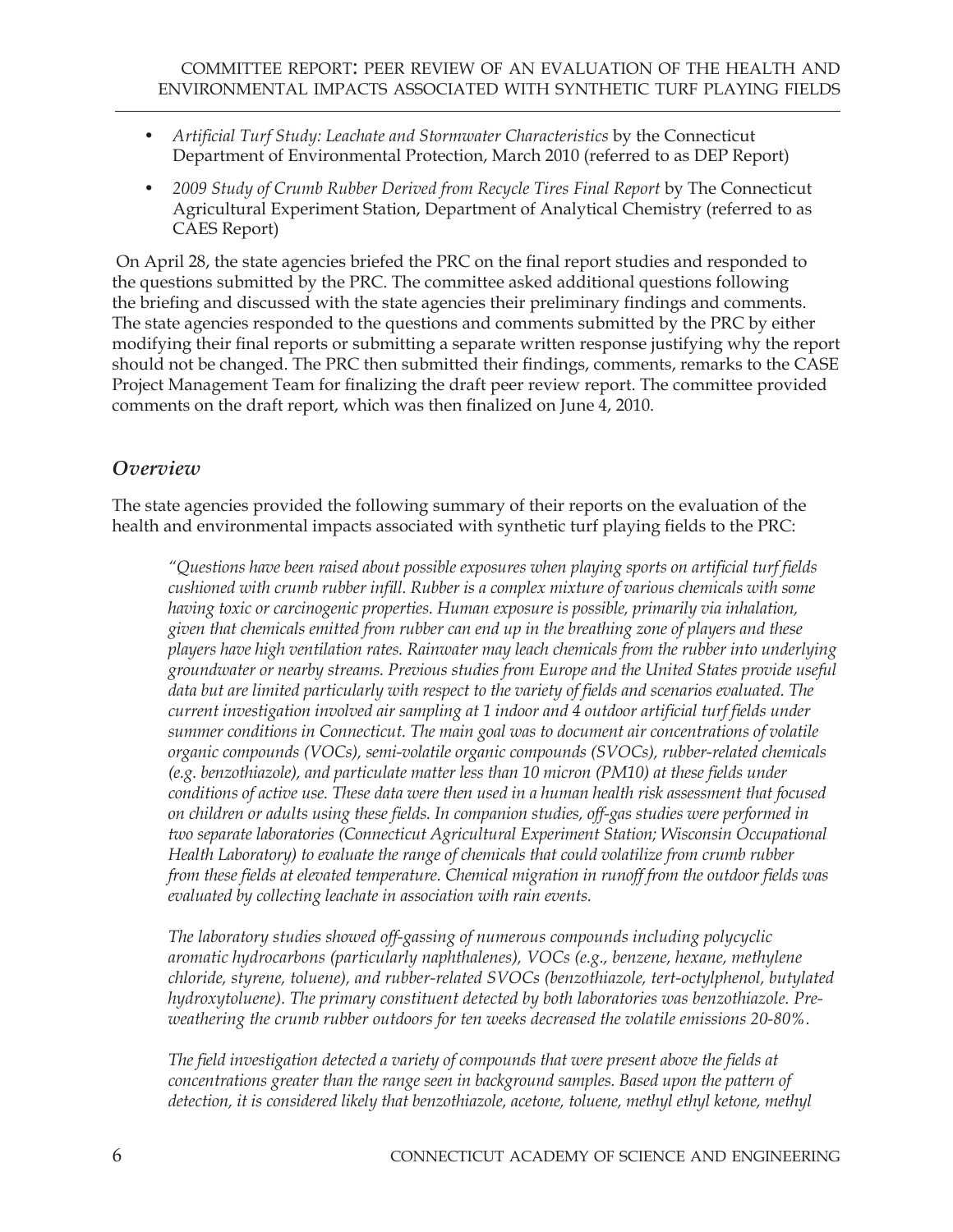*isobutyl ketone, butylated hydroxytoluene, naphthalenes and several other PAHs were field-related, with other detected chemicals less certain to be field related. For example, benzene, methylene chloride, methyl chloride and acrolein were detected only in personal monitoring samples and not in the stationary samplers placed just above the field. This suggests that sampling equipment or host exhaled breath may be a source of some of these VOCs. In general, detections were higher at the one indoor field compared to the outdoor fields, in some cases (e.g., benzothiazole), more than 10 times higher. Testing for volatile nitrosamines and PM10 failed to find detections above background while detections of lead in crumb rubber were below well accepted criteria.* 

*The risk assessment considered compounds detected above background as potentially field-related unless they were not detected on turf fields in previous studies or in the current off-gas studies (e.g., acrolein). This led to a list of 27 chemicals of potential concern (COPCs) on both indoor and outdoor fields. These COPCs were entered into separate risk assessments for outdoor and indoor fields and for children and adults. Exposure concentrations were pro-rated for time spent away from the fields and inhalation rates were adjusted for play activity and for children's greater ventilation than adults. Toxicity values (cancer unit risks, RfCs, acute targets) were taken from national databases or derived by CT DPH.* 

*Results indicate cancer risks slightly above de minimis levels for all scenarios evaluated with children playing at the indoor facility having the highest exposure and risk. However, these risks are well within typical risk levels in the community from ambient pollution sources and are below target risks associated with many air toxics regulatory programs. Further, the main cancer risk driver, benzene, was only above background in personal monitoring samples. Chronic non-cancer risks were not elevated above a Hazard Index of 1. The Hazard Index for acute risk was also not elevated above 1 but was close to 1 for children playing at the indoor field. The main contributor to this Hazard Index was benzothiazole, a rubber-related SVOC. This presents an uncertainty regarding the potential for benzothiazole and other volatile irritants to create a slight irritation response in sensitive individuals playing indoors.* 

*Based upon these findings, the use of outdoor and indoor artificial turf fields is not associated*  with elevated health risks. However, it would be prudent for building operators to provide *adequate ventilation to prevent a buildup of rubber-related VOCs and SVOCs at indoor fields.* 

*A total of eight stormwater samples were collected from three synthetic turf fields and analyzed for total metals, hardness, pH, volatile organic compounds, semi-volatile organic compounds, pesticides/ polychlorinated biphenyls (PCBs) and acute aquatic toxicity (48 hours for Daphnia pulex and 96 hours for Pimephales promelas). The sampling analysis detected various metals and semi-volatile compounds in the stormwater, with three samples exhibiting acute toxicity for both Daphnia pulex and Pimephales promelas. The only analyte in the stormwater detected in concentrations exceeding acute aquatic toxicity criteria for surface waters was zinc. Zinc exceedences of the acute criteria were detected in the same three stormwater samples that exhibited acute toxicity for both Daphnia pulex and Pimephales promelas. These results showed that there is a potential risk to surface waters and aquatic organisms associated with whole effluent and zinc toxicity of stormwater runoff from artificial turf fields. The DEP recommends that, where feasible, stormwater runoff from artificial turf fields that is discharged to surface waters, be handled in a manner that incorporates best management practices, such as stormwater treatment wetlands, wet ponds, infiltration structures, compost filters, sand filters or biofiltration structures."*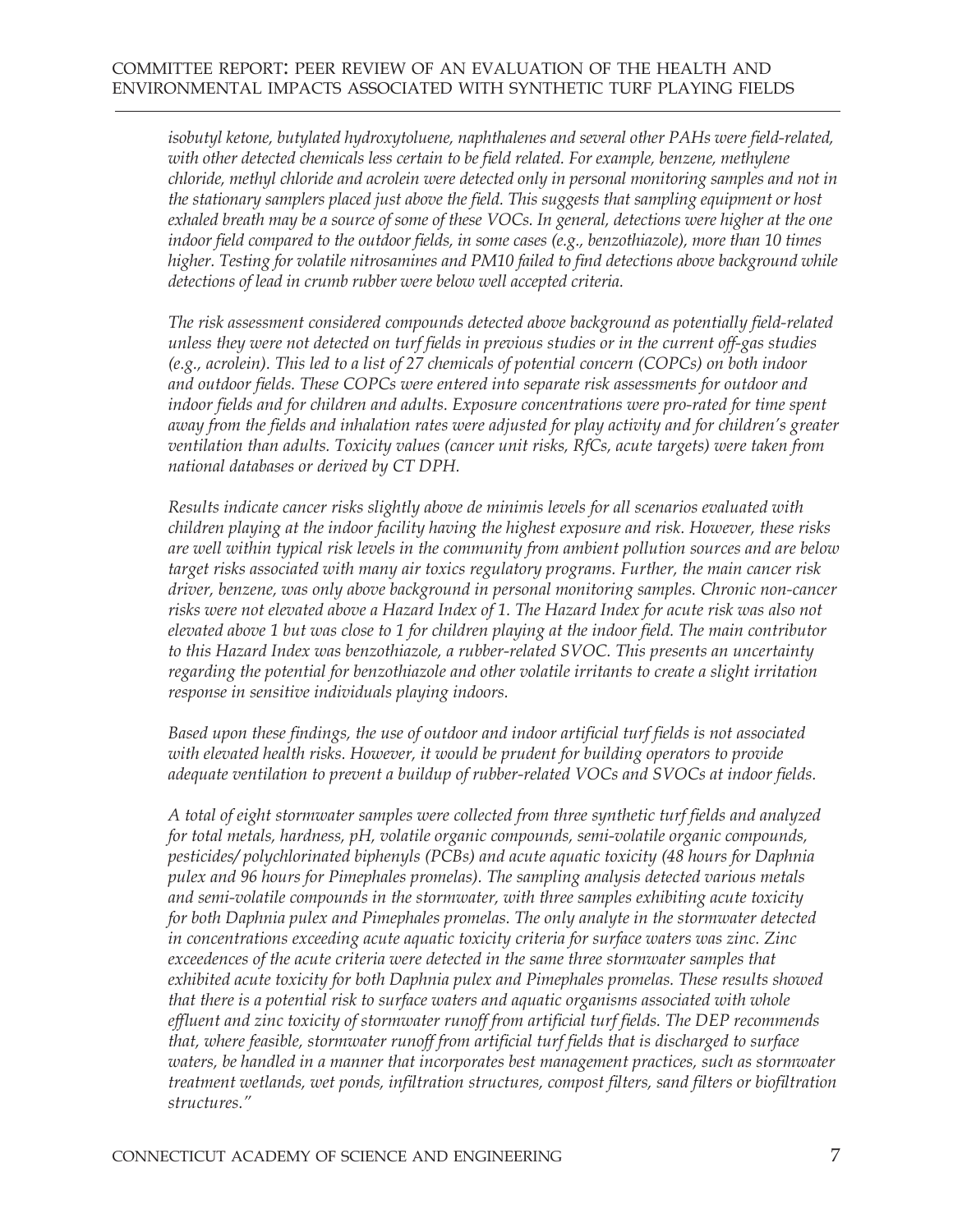## *Reports' Contribution to the Health and Environmental Impacts Associated with Artificial Turf Playing Fields*

The state's study provides the scientific community with valuable data on the off-gassing of indoor and outdoor artificial turf fields during conditions of active use on warm (76 - 86°F), sunny days with little wind. Laboratory studies were also performed to evaluate the importance of preweathering on the emission of volatile and semi-volatile organic compounds from crumb rubber material. In addition, field and laboratory leachate studies provided data on the potential environmental impact of the stormwater runoff from artificial turf fields on the surface waters and aquatic organisms.

## *Primary Finding*

The CASE Peer Review Committee concluded based on a review of the state's reports that there is a limited human health risk, and an environmental risk as shown by the high zinc levels detected. Furthermore, it is believed that some of the results can be easily misinterpreted by the public.

The primary concern is on the "headline" finding of the DPH report: "*Results indicate cancer risks slightly above de minimis levels for all scenarios evaluated …*" The review of the reports and the data collected by the state agencies indicates that such a conclusion is far too conservative (i.e., overstates the risks) and unsupported by the actual data.

The following is the basis for DPH's systematic overstatement of exposure and risk in conducting the risk assessment (Note that the page numbers all refer to the DPH report):

a. All exposures at all fields were assumed to have been the same as the highest level measured at any field at any time:

*"the highest on-field result (regardless of sample type) was taken to represent what might be coming off the fields."* (p. 6)

DPH describes this "*highest on-field*" approach as representing "*a worst case composite.*" (p. 10)

b. Background levels were not subtracted from the measured levels on fields, hence the reported results represent the sum of ATF emissions plus background:

*"… the entire concentration was considered to be field-related—there was no background correction."* (p. 6)

This leads to important analytical errors. For example:

The DPH report describes positive results for benzene at Field C (Figure 7, p. 47), but the UCHC report states that all of the benzene levels measured at Field C (0.54-0.61  $\mu$ g/m<sup>3</sup>) were substantially below the concurrent background level (0.92  $\mu$ g/m<sup>3</sup>).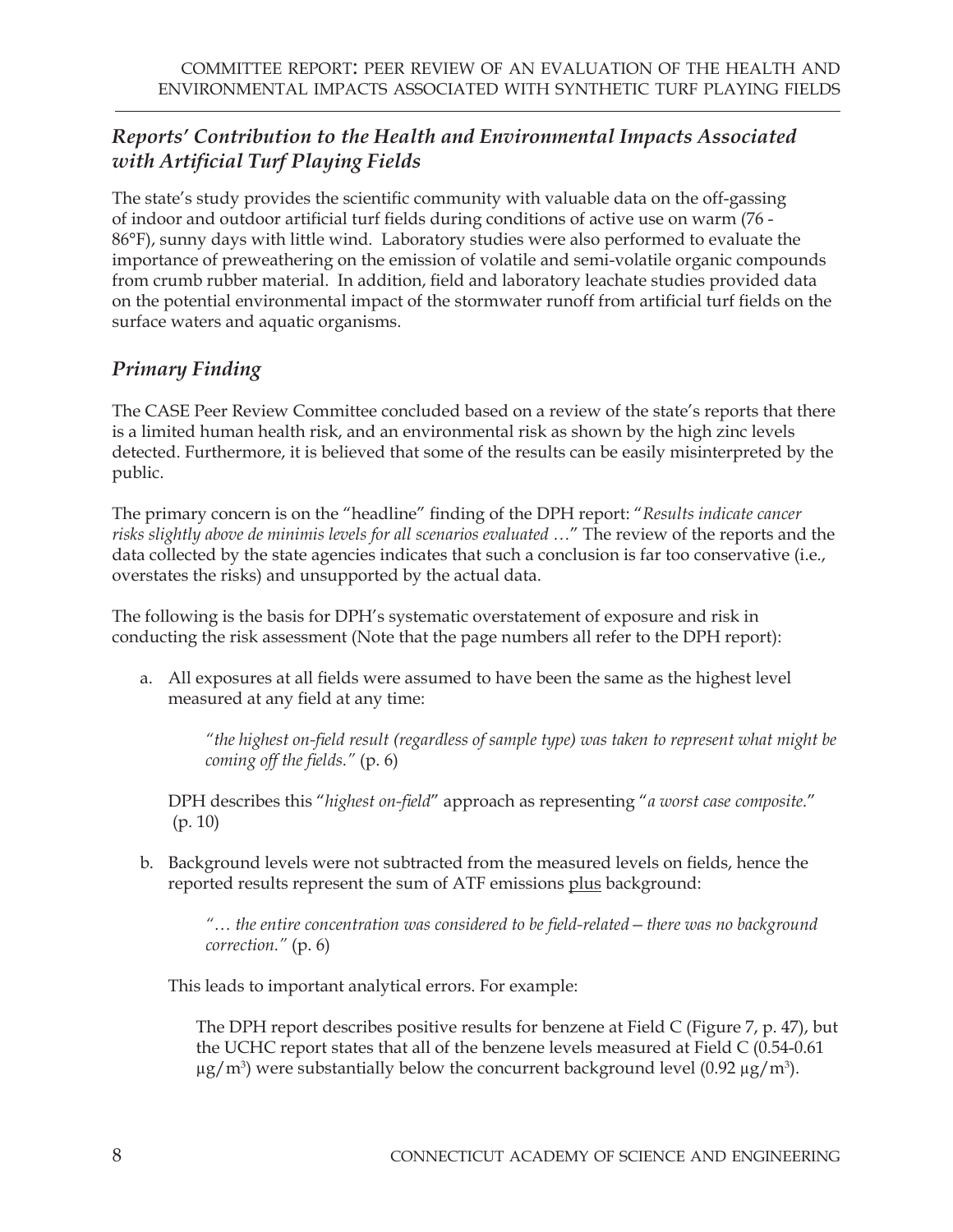The correct interpretation of the Field C data is that benzene was NOT detected above background and therefore there is NO evidence that benzene was off-gassing from the ATF. Thus the Field C data are NOT evidence of benzene from ATF.

Similar concerns impact all of the data as used by DPH in the risk assessment.

c. The personal samplers probably included contributions from other sources or sampler issues. Hence the reported personal sampler results represent the sum of ATF emissions plus background plus other sources, making the reported sampler results suspect. This issue was not taken into consideration in the risk assessment:

*"… personal monitors yielded considerably higher concentrations of analytes than detected on the field suggesting a contribution from the host in some manner. Since this percentage is unknown, the personal monitor detects were used to represent what may have been coming off the field for the purpose of the risk assessment."* (p. 7)

d. Field samples were obtained on warm (temperature range at 3 feet above artificial turf: 76-86°F), sunny days with little wind. DPH recognized that cool, cloudy or windy days would result in lower exposures, but that was not included in their exposure data:

*"… we assume that these results apply to the 4 warmest months with no allowance for days with clouds or high wind which would mitigate exposure."* (p. 10)

e. It is possible that the DPH risk assessment assumed eight months of summer-type exposure per year, but the report is unclear:

*"Given that field sampling occurred in July under sunny, low wind conditions, VOC offgassing from the outdoor fields would be overestimated if the entire 8 month/year exposure period was simulated based upon the results. Instead, we assume that these results apply to the 4 warmest months…"*

A description of how exposures were estimated for the other four months of annual exposure was not found in the report. It would be important to understand the methods used by DPH to extrapolate VOC off-gassing from warm, sunny, low wind conditions in July to cool, cloudy, windy conditions in March and October and how the results were adjusted to deal with hot summer days, not present during the study.

- f. The risk assessment used a non-standard adjustment for ventilation rates, which seemingly leads to higher estimates of ventilation and dose. Documentation with an explanation as to why it was considered appropriate in this situation should be provided in the report.
- g. A non-standard Unit Risk factor for benzene was adopted without scientific justification, other than that it was "conservative" and would therefore yield higher estimated risk:

*"The unit risk factor for benzene used in this risk assessment is the average of the upper bound from the IRIS unit risk range and the value from Cal OEHHA. The Cal OEHHA value is well above the IRIS range for reasons not immediately apparent and is not*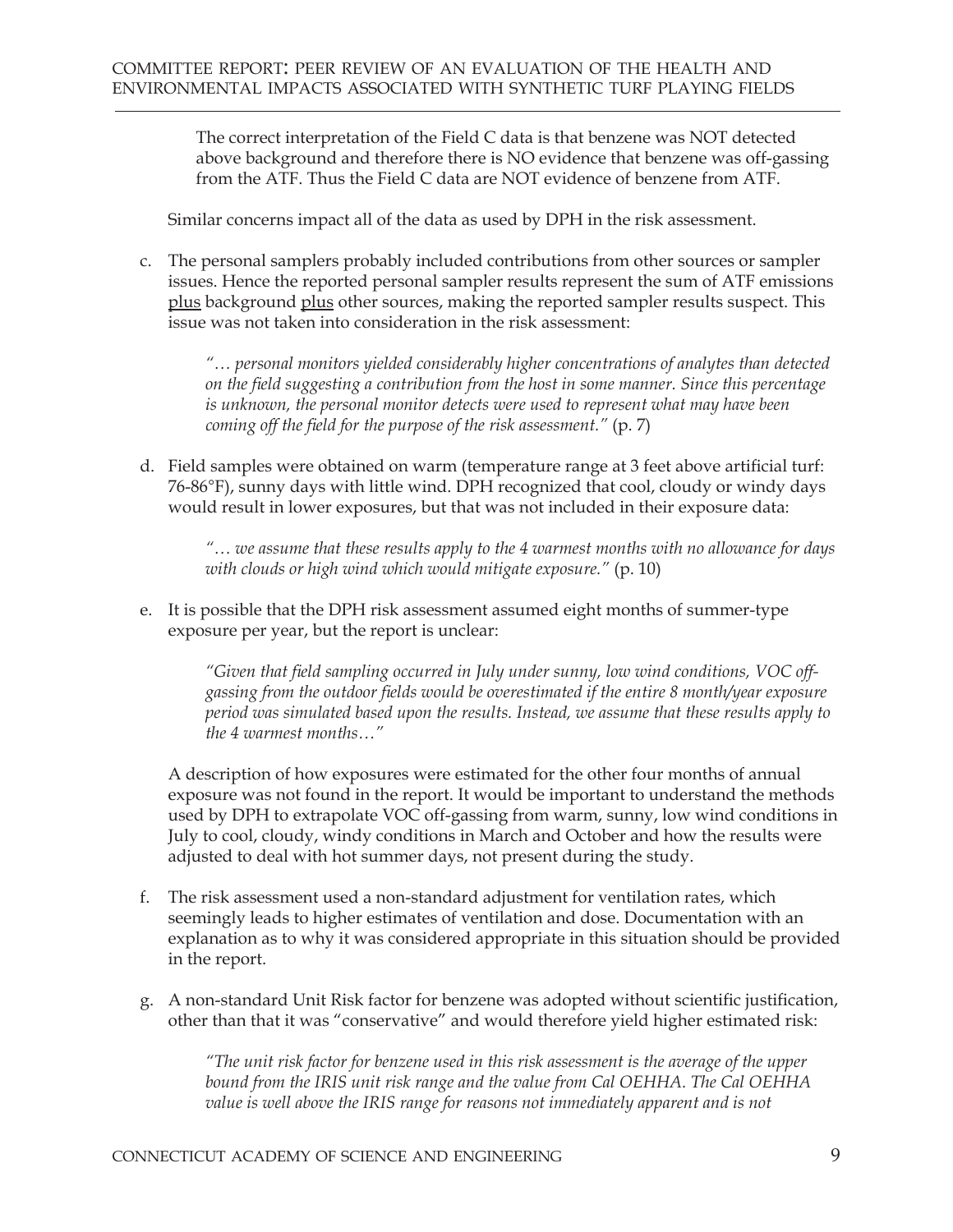*necessarily any more reliable. The value chosen for the current purposes is considered to be conservative and may overestimate benzene potency."* (p. 21)

In summary, the DPH risk assessment systematically overstates the risks of ATF by overstating exposures, by including improbable contaminants, and by using non-standard estimates of cancer potency and ventilation.

Moreover, it appears that it is the intention of DPH to be overly conservative in estimating ATFrelated risks. For example, the DPH report acknowledges that its exposure assessments were at the upper bound of plausibility:

*"Exposure assessments for use of these fields are generally conservative … and meant to assess the risk as an upper bound of plausible use of this resource. However, the average use rate is likely to be considerably lower …"* (p. 21)

Their "headline" conclusion, however, reflects none of that concern: "*Results indicate cancer risks slightly above de minimis levels for all scenarios evaluated …*" The conclusion fails to indicate that such risks are highly improbable, reflecting a series of systematic overestimates of exposure and risk, and including a contaminant that is almost certainly not actually off-gassing from the crumb rubber.

The CASE Peer Review Committee strongly urges DPH to revise its risk assessment and then present its findings with appropriate cautions. At the least, the various assumptions underlying the risk assessment should be compiled and presented in a manner so that they can be understood by non-scientists (e.g., parents and journalists) reading the report.

In addition, the range of uncertainty should be explicitly stated. For that purpose, the committee provides the following paraphrase of a statement found in numerous California Office of Environmental Health Hazard Assessment (OEHHA) risk assessments:

*While it is theoretically possible that the true risk could exceed this value, that is considered unlikely. On the other hand, it is plausible that the lower bound on the human risk includes zero. In other words, it possible that use of ATF poses no human risk whatever.*

Finally, the PRC is very aware of the shrinking resources available to support our children's education and recreation activities. It is almost certain that the "headline" conclusion of the DPH report will become the focus of media reports and will unnecessarily frighten parents as well as school and municipal supervisors. Parents may be motivated to withdraw their children from beneficial athletic activities, and schools and towns will consider the financially wasteful removal of existing fields. This would be an unfortunate result, one that would likely pose greater risks to the welfare of Connecticut than the continued use of outdoor ATF fields.

However, the committee would like to see the risk assessment address the issue of very young children, i.e., toddlers, crawling infants, and their exposure to some of the compounds presented, given their propensity for putting things in their mouths and their proximity to the ground.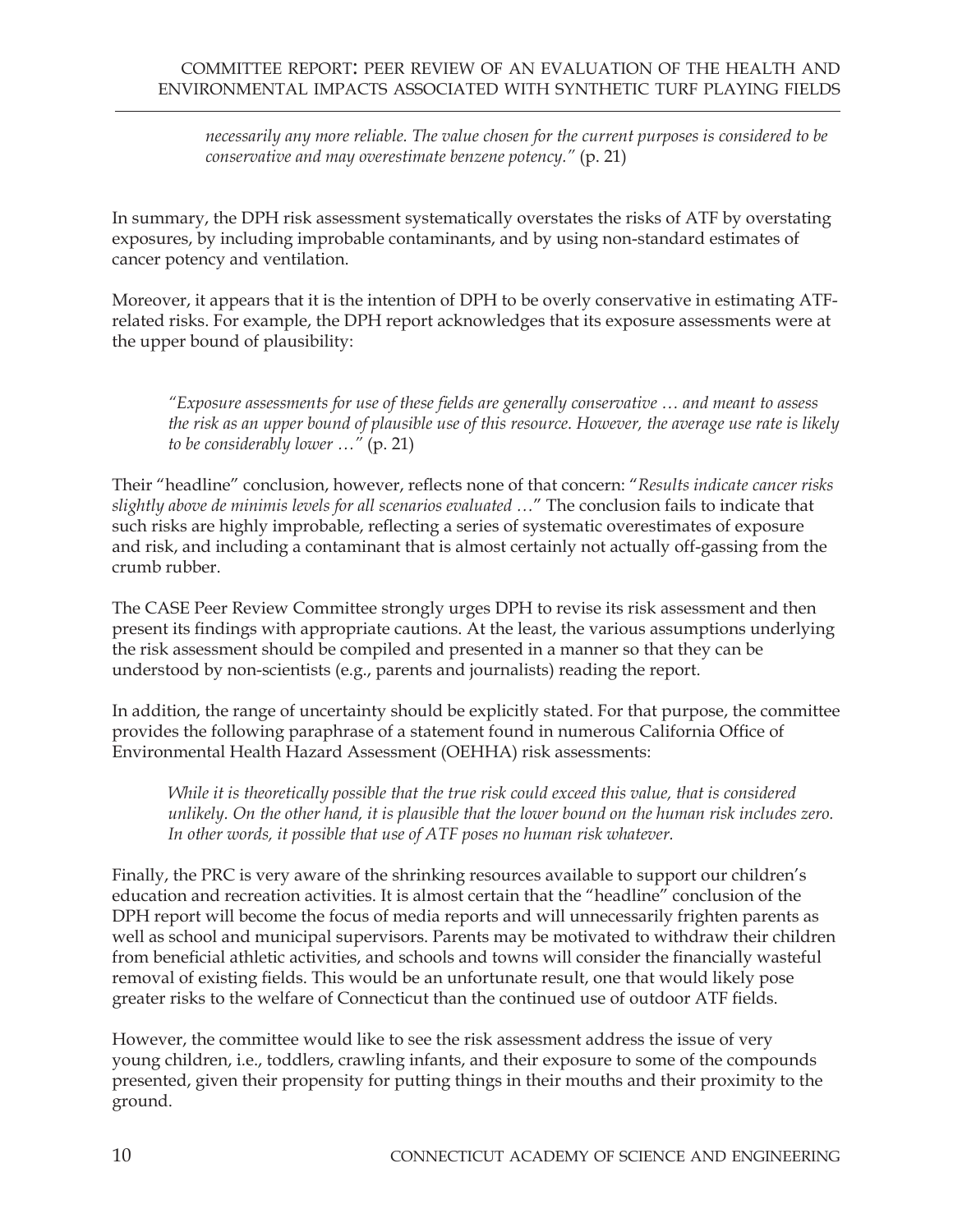## **Findings of the Committee**

A summary of the CASE Peer Review Committee's findings and suggestions for each aspect of the study is as follows:

## **Artificial Turf Field Investigation in Connecticut Final Report by UCHC**

### *Design of Experiment*

The study included the measurement of PM10 particulates with the default presumption that the values could be used as a conservative estimate of PM2.5 exposures. The particulates, however, were not analyzed for either rubber content or the presence of natural rubber latex antigen. If the filter samples are still available from the Connecticut study, consideration should be given to having them analyzed for release of natural rubber latex antigen. If a follow-up study of the indoor field with ventilation in place is considered in the future, a similar analysis of particulates collected should be considered.

Crumb rubber contains about 50% rubber and about 25% natural rubber latex. In turf fields that use crumb rubber, PM2.5 samples contain 50% rubber. One concern with play on these fields is contact allergies to either natural rubber latex or other allergenic components (such as benzothiazole) of crumb rubber.

While this study did not include contact exposure, previous studies have investigated the potential antigen exposures from vulcanized natural rubber latex, such as would be found in crumb rubber (see http://www.health.state.ny.us/environmental/outdoors/synthetic\_turf/ crumb-rubber\_infilled/docs/fact\_sheet.pdf ). Based on these findings, it is suggested that synthetic turf fields made with crumb rubber have a content warning as follows:

#### THIS SPORTS FIELD CONTAINS CRUMB RUBBER WHICH CONTAINS NATURAL RUBBER LATEX.

This warning alerts those individuals with natural rubber latex allergies (about 15% of health workers and about 6% of the general population) to avoid exposure to or use of products containing vulcanized natural rubber latex.

An additional concern from crumb rubber exposures, that would not be seen with block vulcanized rubber, is that inhalation of particulate natural rubber latex antigen is associated with a risk of developing asthma (Miguel et al, 1996; Vanderplas et al, 2009).

Based on data of Miguel et al (1996), there is 27.7 mcg of FDA latex antigen/g of rubber tire particulates. Using the data from Dye et al  $(2006)$ , there are 7-19 mcg/m<sup>3</sup> of PM2.5 particles above indoor turf playing fields, which are essentially all rubber particulates. At this level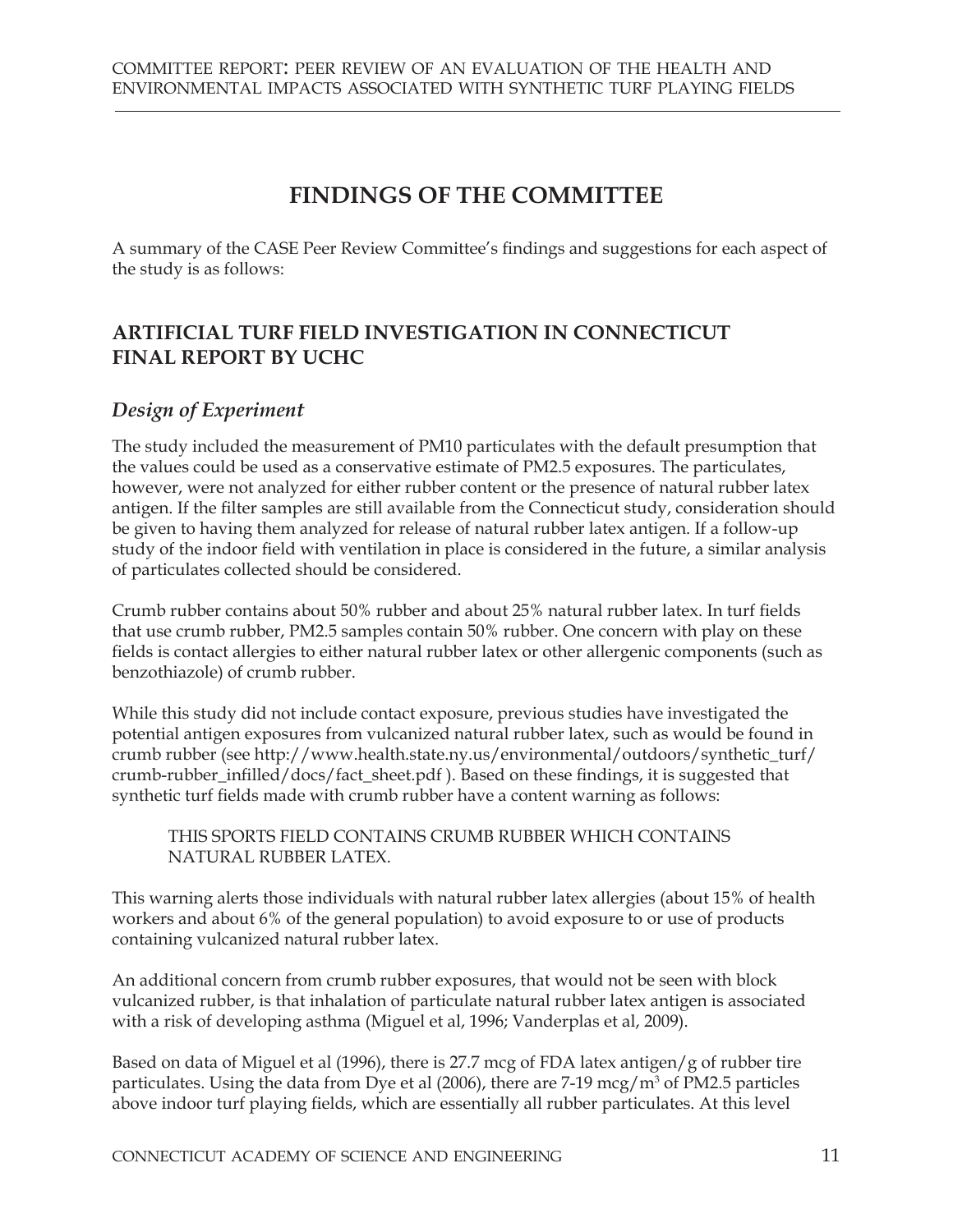of respirable dust generation, there would be 0.2-0.5 ng/ $m^3$  of NRL antigen in the air. This compares with hospital exposures of  $96-1664$  ng/m<sup>3</sup> of NRL antigen where NRL-related asthma occurs. Therefore, exposures to respirable NRL antigen from playing on outdoor synthetic turf fields would be expected to be appreciably less than this. If there were still a health concern for indoor fields, exposures could be brought to essentially zero by wetting the turf. This is a common practice with carpet-style turf fields (Stopford, unpublished data).

The report should explain why PM10 was measured and not PM2.5. It is the PRC's understanding that PM2.5 is of more concern because particles that size or smaller can better penetrate into the alveoli of the lungs and are not readily cleared from the lungs. This issue is raised because if the amount of PM10 was considered low, perhaps the abrasion of crumb rubber in turf under playing (e.g., soccer) conditions may produce a majority of smaller particles. Therefore, the committee suggests that in future studies, based on Dye et al (2006), that PM2.5 should be measured.

## *Analytical Methodology*

The committee was comfortable with the analytical methodology used and believes that the resulting residue data are reliable. For example, the SVOCs that were found seem more congruous with what one would expect coming off of petroleum products (e.g., rubberized asphalt, phenolic resins, petroleum waxes, polyester, nylon). However, there still remain several issues to be considered with respect to VOCs.

• Some identified VOCs are solvents (e.g., acetone, methylene chloride) commonly used in most analytical laboratories. For example, methylene chloride is a very common laboratory background contaminant, and the committee is suspicious of any detection of it on an outdoor field due to its extreme volatility. The report should indicate whether any precautions were taken in the analytical laboratories to prevent introduction of these solvents into the sample extracts.

Also, the committee is suspicious of most of the VOCs found, especially the very low molecular weight/high volatility compounds, in the outdoor fields. It is possible that very volatile compounds such as carbon tetrachloride and acetone are being introduced in the lab from some nearby source, not coming from the fields themselves.

• The criteria used to determine which concentrations in samples were considered to be above background concentrations should be clearly defined. Even though average concentrations in samples were somewhat higher than background concentrations, the differences did not appear to be real given the variability frequently associated with analysis of background concentrations and analysis of samples containing concentrations close to background concentrations. For example, in Table 7 (page 15) of the UCHC Report, concentrations of vinyl acetate in samples were 1.23 and 1.13  $\mu$ g/m<sup>3</sup> and were considered to be higher than the background concentration, which was 1.02 μg/m3. Dichlorodifluoromethane is another example where an average of 2.28 μg/m3 to 2.47 μg/m<sup>3</sup> was detected compared to the background of 2.23 μg/m<sup>3</sup>. Also in Table 7, the background concentration for halocarbon 11  $(1.96 \,\mu g/m^3)$  is higher than the sample concentrations (1.85 and 1.79  $\mu$ g/m<sup>3</sup>), but the sample concentrations are still bolded as if they were higher. The same issues are found in Tables 8 through 11.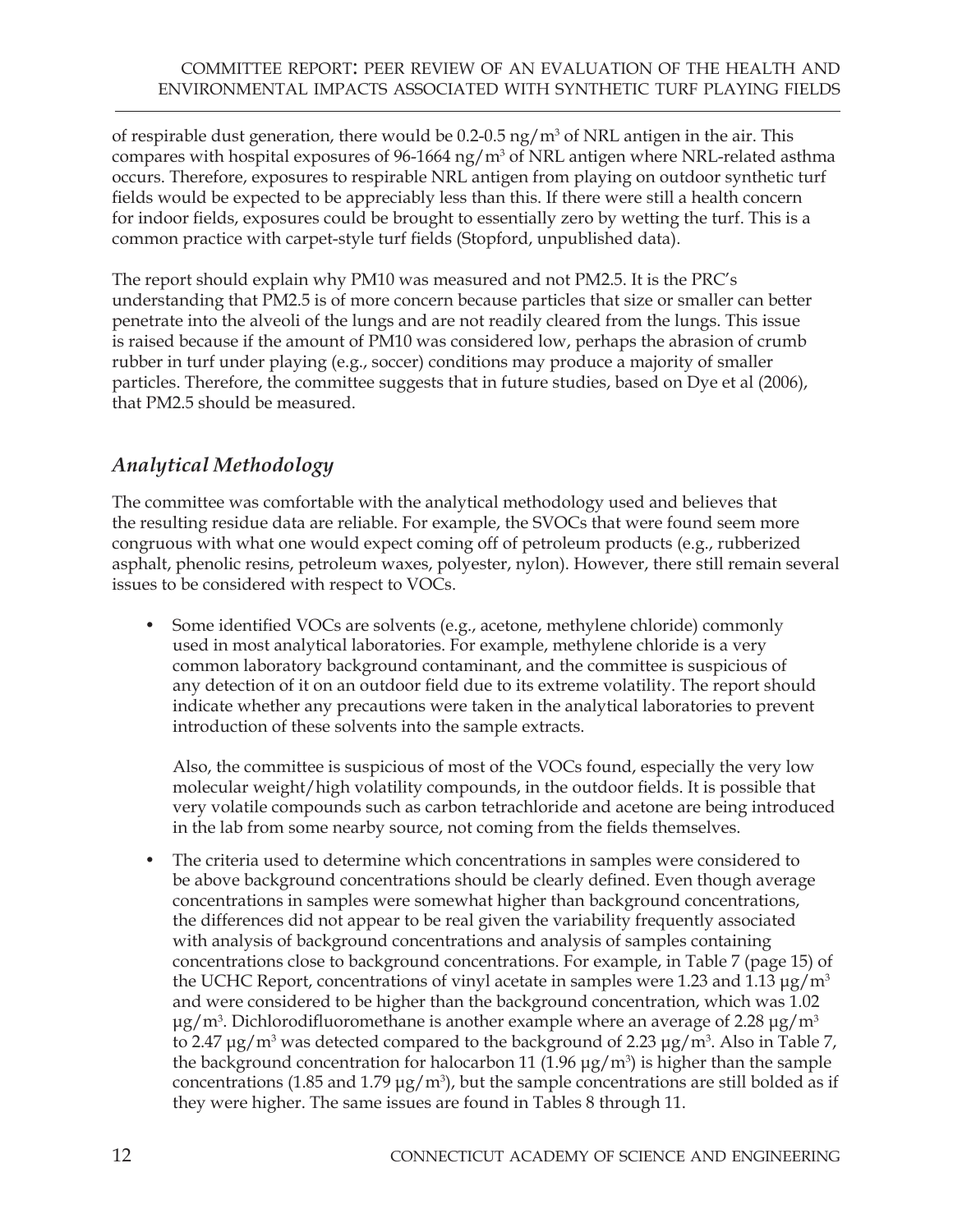It is suggested that qualifiers should be included for the VOC (and SVOC) data reported as above background by at least showing how far above background (e.g.,  $2x$ ,  $3x$ ) or use the standard deviations from the results.

### *Semivolatile Organic Compound (SVOC) Results*

The PRC suggests leaving out most of the hexanoic, decanoic, etc., compounds that were reported in Tables 17, 19, and 21 of the UCHC Report, since it appears that few, if any, of these "miscellaneous SVOCs" pertain to crumb rubber or artificial turf. For example, most of the acids reported in Table 17 are stearic and humic acids, which result from the decomposition of organic matter. They are commonly found in the natural environment and are usually nontoxic. For completeness, the PRC suggests putting these data into an appendix.

## *Off-Gas Findings*

The question was posed to the state agencies as to whether these fields were representative of the majority of artificial turf fields. The answer to this question was that there may be variation in the manufacturing process and the raw recycled materials composing the crumb rubber. However, regardless of the source, the SVOC air contaminants off-gassed above the field are consistent between fields in the current report, and they are also consistent with the air contaminants reported in other similar studies. If this is correct, it would be a good idea to emphasize the consistency of these findings, so that the present report has greater impact as public entities evaluate the actions they should appropriately take with their own artificial turf fields. For instance, they would not need to have them individually tested if the fields consistently off-gas the same contaminants.

#### *Reference Lead Levels*

With respect to a reference level for lead in the UCHC Report (Table 6, page 12), it is suggested that the following Consumer Product Safety Commission standard for products intended for use by children 12 years of age or less  $(300 \mu g/g \text{ until } 2011)$ , then  $100 \mu g/g$  should be used as a benchmark (Consumer Product Safety Improvement Act, Section 101(a): http://www.cpsc. gov/businfo/frnotices/fr09/leadcontent.html). While the federal Environmental Protection Agency's (EPA) lead in soil standard (400 μg/g) likely governs the regulatory requirement for lead in artificial turf, the PRC prefers a lower or more conservative standard when it comes to the ingestion of lead.

## **Human Health Risk Assessment of Artificial Turf Fields Based Upon Results from Five Fields in Connecticut by CT DPH**

#### *Human Health Risk Assessment - Benzene*

As discussed in the primary findings, the benzene exposure data are suspect and probably invalid. This is problematic because DPH's conclusions are driven by the inclusion of benzene in the risk assessment. For example,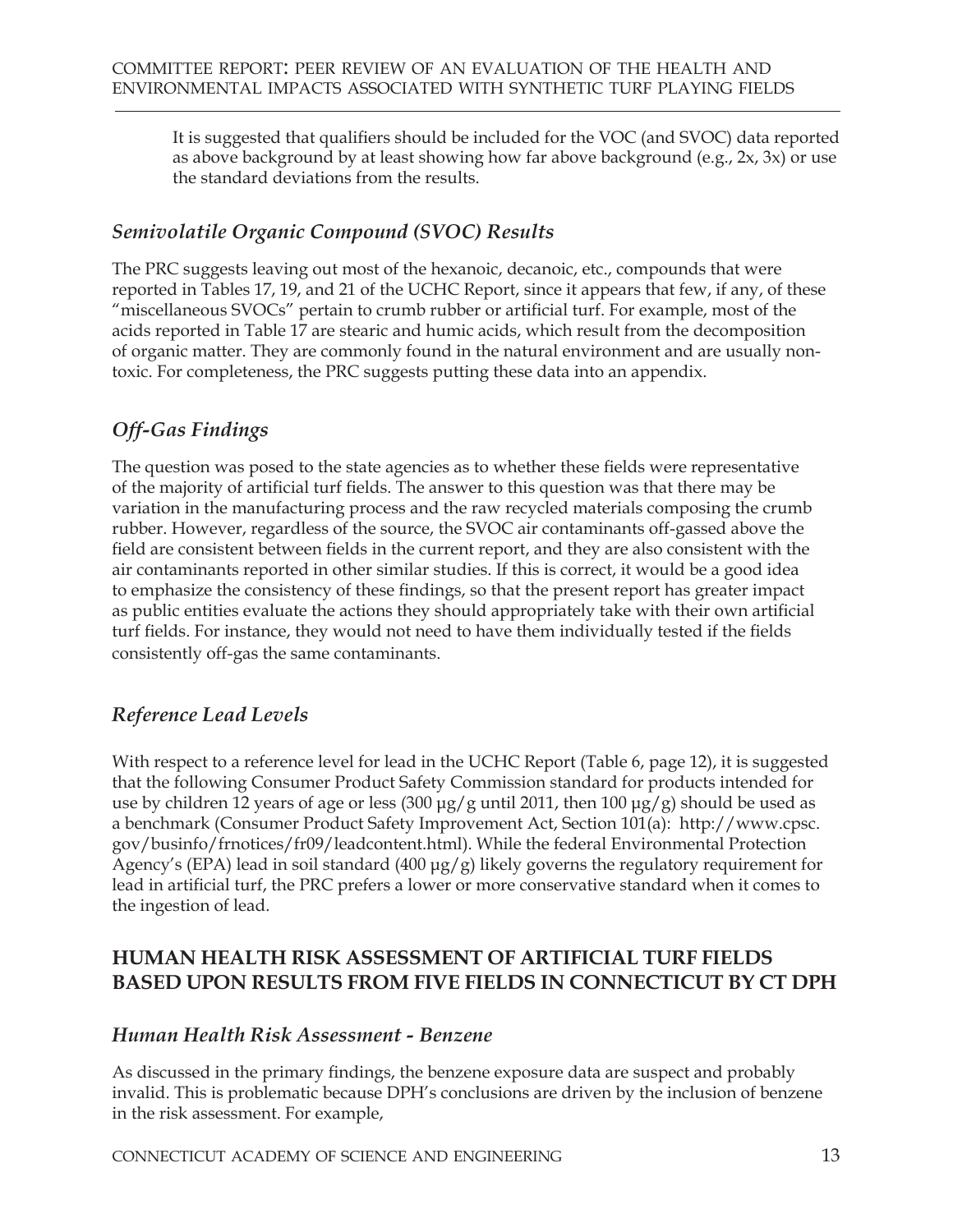*"… benzene is the leading contributor to cancer risk … contributing 51 to 73% of the total risk…"* (p. 19).

DPH acknowledges these limitations, but then ignores them. The following are references that support the conclusion that the benzene data are suspect.

a. Benzene was detected in some personal samples, but not in any field samples in the UCHC study. DPH proposed that this might represent sample contamination:

*"the main contributors to cancer risk, benzene and methylene chloride, were found in personal monitors only and may not be field-related."* (p. 18)

*"the major contributors to cancer risk are not clearly field-related…"* (p. 19)

*"Benzene was only detected in personal monitoring samples and not in stationary field samples suggesting that a substantial portion of the personal monitoring detections comes from the sampling equipment or host and not from the field."* (p. 19)

*"The level of benzene found in personal monitoring samples … is often considered the background range for ambient benzene …"* (p. 20)

b. DPH included benzene in the risk assessment despite the concerns expressed above because benzene was reported in some of the rubber crumb off-gassing studies performed by WOHL:

*"These analytes were included at [sic] COPCs because of their detection in WOHL crumb rubber off-gas studies. Benzene was detected in the head space from two of the five crumb rubber samples …"* (p. 20)

However, WOHL also reported that benzene was found in laboratory background samples. The data were provided in the UCHC report (Table 4, p. 10; section 3.3.1, p. 9):

"*The following VOC compounds were reported in the laboratory background sample: … benzene (18 ppb)…*" (UCHC, p. 9)

At standard pressure and room temperature, 18 ppb benzene is equivalent to about 57.5  $\mu$ g/m<sup>3</sup>. In other words, the background benzene levels at the WOHL labs were nearly 50-fold greater than those reported in any of the ATF personal samplers.

c. The DPH report recognized the problem posed by background contamination of the WOHL laboratory, but chose to ignore it:

"… *laboratory blank analyses from those WOHL headspace analyses found 6 VOCs in the lab blanks including, benzene, methylene chloride and acetone. This creates additional uncertainty regarding the field-related nature of these VOC detects, but they were still considered as COPCs for the purposes of the current risk assessment.*" (p. 20)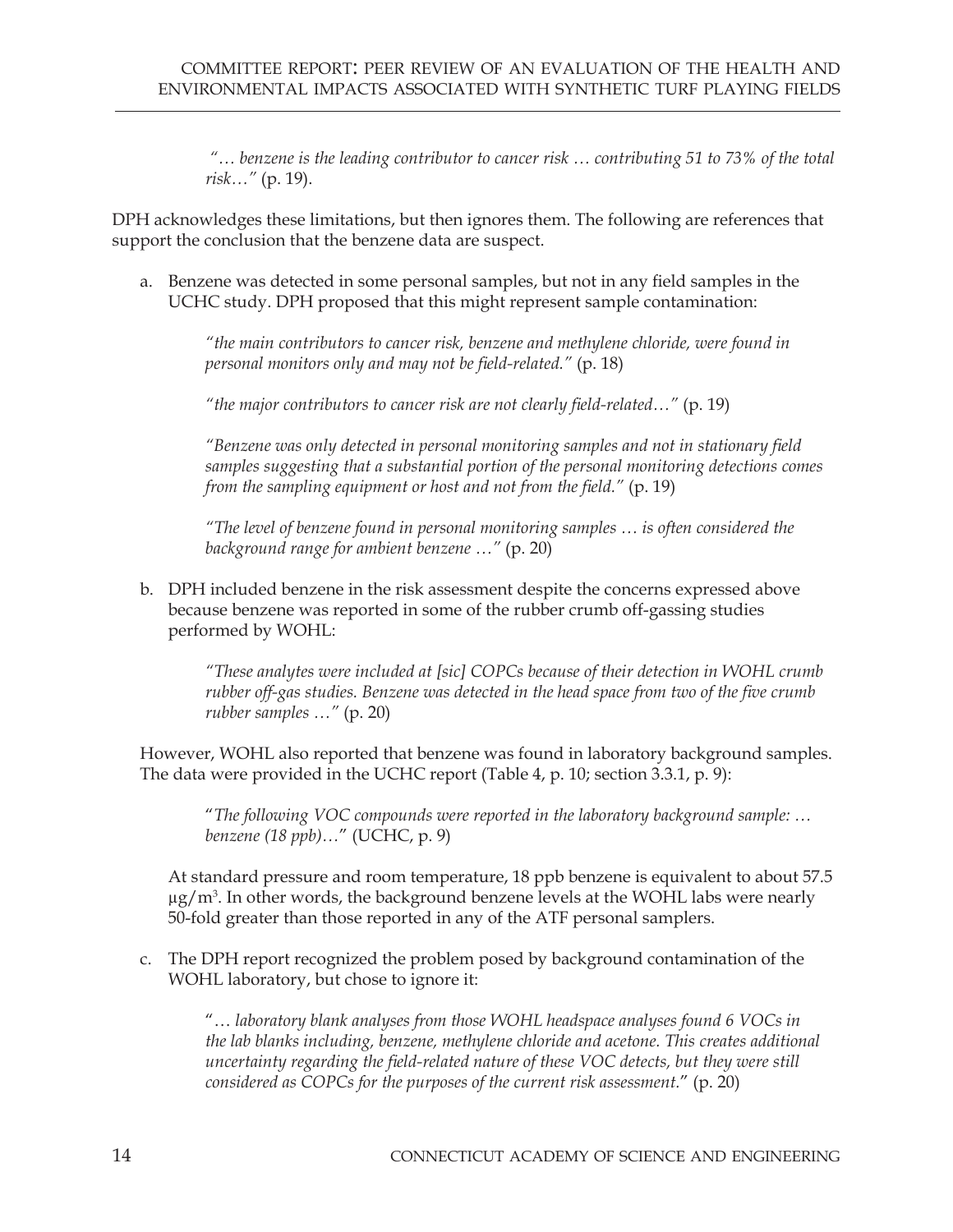d. In addition to the concerns described above regarding the benzene samples, there is also inconsistency in the benzene findings reported in the UCHC and DPH reports. That is seen in the following table, which categorizes the reported data as "ND" = non-detect and "+" = positive detection. It can be seen that fields with positive UCHC personal samples yielded non-detect results at WOHL, while fields with positive results at WOHL yielded non-detect results in the UCHC personal samples.

| <b>Sample</b> | <b>Field A</b> | <b>Field B</b> | <b>Field C</b> | <b>Field D</b> |
|---------------|----------------|----------------|----------------|----------------|
|               |                |                |                |                |
| 6" Stationary | <b>ND</b>      | <b>ND</b>      | <b>ND</b>      | <b>ND</b>      |
| 3' Stationary | <b>ND</b>      | <b>ND</b>      | <b>ND</b>      | <b>ND</b>      |
| Personal      | <b>ND</b>      | $+$ [1]        | $+$ [2]        | <b>ND</b>      |
| <b>WOHL</b>   | $+$ [3]        | <b>ND</b>      | <b>ND</b>      | $+$ [3]        |

[1] One of two samples was positive

[2] The "positive" sample was only 66.3% of the measured outdoor background level

[3] Benzene was also detected in laboratory background samples

In other words, the results present no consistent pattern. To the contrary, these results appear to reflect background contamination and random noise. DPH uses ventilation rate corrections that appear to exaggerate the assessment of exposure to all volatile toxicants considered by DPH, including benzene. DPH should give better documentation as to the basis for their ventilation correction factor with specific references to the EPA's revised exposure handbook (2009).

#### *Human Health Risk – Benzothiazole*

DPH notes that benzothiazole, a vulcanizing chemical found in crumb rubber, is found in the atmosphere, both in a gaseous and particulate form, as a result of the wearing down of rubber tires, and that analysis of field leachates found benzothiazole levels as high as 6.1 ppb. New York, in their studies of crumb rubber (NY State Dept of Health, 2009), found leachates of crumb rubber could contain up to 526 ppb benzothiazole. In their risk assessment of benzothiazole, DPH uses an analogy with formaldehyde for their acute inhalation risk assessment to protect against respiratory irritation and potential inhalation sensitization. There is no scientific justification for making this analogy. The current regulatory status (http://ntp.niehs.nih.gov/ ntp/htdocs/Chem\_Background/ExSumPdf/Benzothiazole.pdf) from EPA is

- NIOSH or OSHA have not set standard or guidelines for occupational exposure to or workplace allowable levels
- American Conference of Governmental Industrial Hygienists (ACGIH) has not recommended a threshold limit value (TLV) or biological exposure index (BEI) for benzothiazole
- Flavor and Extract Manufacturers Association considers that benzothiazole is "generally recognized as safe" as a flavor ingredient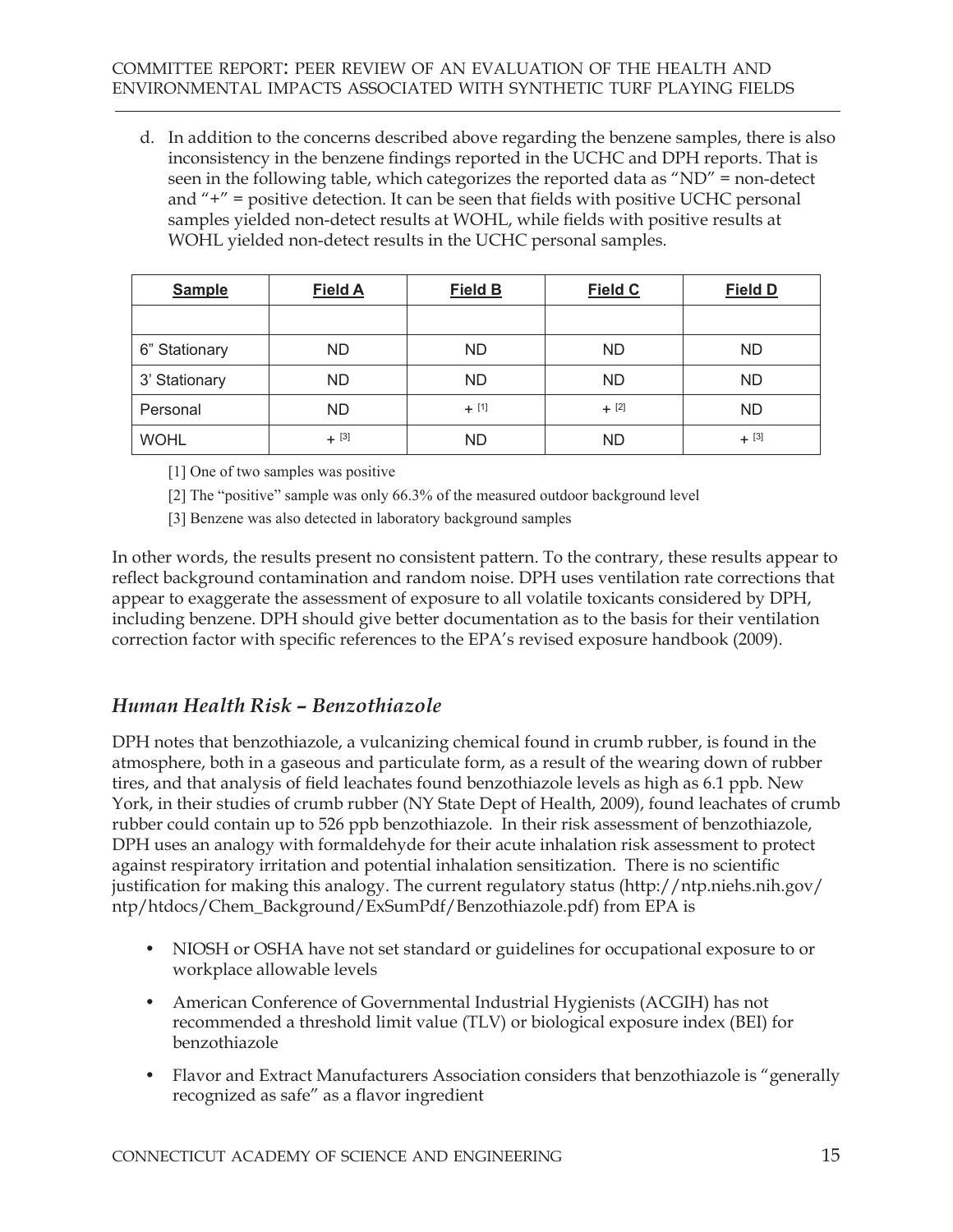However, benzothiazole is an allergen and contact exposure has been associated with contact dermatitis (Sfia, et al, 2007). Solubility in salt solutions (such as sweat) is similar to that seen in water (Bogert & Husted, 1932). The authors of the latter study noted that brief contact to 25 mg of this chemical produced a poison ivy-like contact dermatitis in 39% of exposed subjects after a single contact, including one of the authors. DPH did not address this known risk of sensitization reactions to benzothiazole from direct skin contact. With sensitization at a dose of 12,500 mcg/cm<sup>2</sup>, benzothiazole would be considered at least a moderate sensitizer equivalent to some known fragrance sensitizers. The PRC suggests that DPH address allergenic risks of benzothiazole exposures from direct contact with crumb rubber or from inhalation of this chemical when playing on indoor fields in their risk assessment of this chemical.

## *Human Health Risk – Lead Findings*

Past studies have reported the presence of lead in the artificial turf in concentrations ranging from 0.09% lead by weight to 0.96% (http://www.cpsc.gov/library/foia/foia08/os/ turfassessment.pdf). If artificial turf fields were primarily produced for use by children age 12 or under (such as in grade schools), then there would be a question of whether or not such fields could even be used in such settings and still comply with federal lead regulations. Therefore, human exposure to lead dust released from these fibers as they weather and deteriorate over time has been the subject of substantial health concern, and has been addressed by authoritative sources of public health information such as the CDC, CPSC, and the New Jersey Department of Health and Senior Services. The fact that the present study looked for lead in green artificial turf fibers and failed to find lead at any level of concern is a significant finding that the PRC believes deserves greater emphasis than it currently receives in the report.

## *Human Health Risk Assessment – Metals*

The following are the committee's concerns related to the risk assessment performed based on the metal data.

- Metals other than lead which may be of concern in crumb rubber, such as chromium and zinc, should be included in the risk assessment. For example, relatively high levels of chromium leached from the alternate infill products are shown in Table 10 in CAES Report (page 12). It would be good to see those results addressed in the Human Health Risk Assessment, especially if the chromium is due to the material used to dye the artificial turf green.
- The major concern is not for the children  $> 10$  and adults playing on the field, but for the younger players  $\leq 10$ , who are still growing rapidly, and younger sibling toddlers who are sitting on the field during practice and during games. For example, many families bring the younger siblings who sit on the ATF. They are closer to the ground and therefore have a greater possibility of inhalation exposure, especially during the hot weather months. Also, they are more likely to pick things up and put them in their mouths and they may be crawling around on the turf, resulting in a greater chance of exposure to the high levels of chromium and zinc found in the ATF/crumb rubber.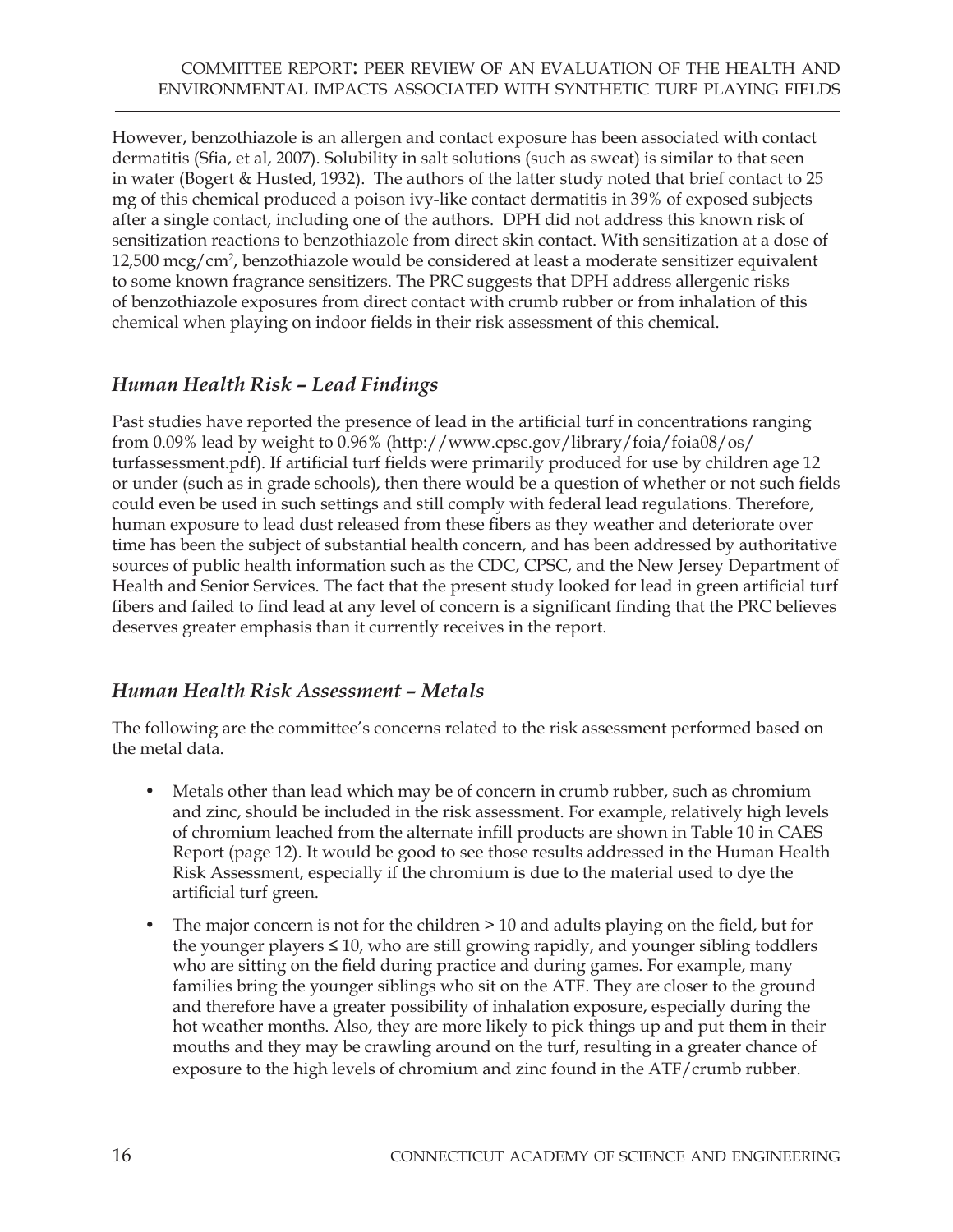## *Human Health Risk Assessment – Indoor Air Sampling Findings*

The effect of the indoor air samples may have a biasing effect on the conclusions of the study, raising the following issues:

- Would the study still come to the conclusion of "cancer risks slightly above de minimis levels" if the indoor samples were not included?
- The report finds that the Hazard Index for acute risk was close to 1 for children playing on the indoor fields. Would a corollary conclusion then also be that the same index was NOT approaching 1 for children on outdoor fields?
- Are the indoor air samples truly accurate in reporting that air contaminants come from the artificial turf, as opposed to coming from a separate source within the building?
- Is there any difference in the manufacture or installation of indoor product that might also account for the greater indoor elevation?
- Finally, since the building exhaust system was not operating during the sampling period, is this representative of the conditions when the field is in use during a game or practice?

## *Artificial Turf Study: Leachate and Stormwater Characteristics by CT DEP*

From the laboratory leachate and stormwater results it would seem that metals such as zinc, manganese, and chromium from crumb rubber and/or alternative infill materials would result in the greatest environmental contamination. The PRC suggests that the impact of field runoff contribution to a watershed may require treatment of runoff using alternate draining methods such as perforated drainage pipe.

## *2009 Study of Crumb Rubber Derived from Recycle Tires by CAES*

The following are comments and suggestions on the CAES Report:

- In Table 4 (page 6), the percent relative standard deviation is given for the concentrations listed in Table 2 (page 5). While statistically "valid," they have little meaning for two analyses per sample. It is suggested that a standard deviation be shown, as in Table 3 (page 5), for two replicates.
- In the principal component analysis (PCA) graphic (Figure 2, page 7), there are also clusters around some of the A samples. If PCA is going to be used, the other relationships as shown in the graphic should be examined. For example, it is suggested that the commonalities of A1005 and A1008 (e.g., are they from the same field?), as well as the other groupings of A's should be examined.

## *Analytical Results – CAES versus WOHL*

The committee is concerned about the differences in the analytical results found in off-gassing studies performed by the CAES Analytical Laboratory and WOHL. The primary issue that needs to be addressed is the presence or absence of benzene. Below is a summary of the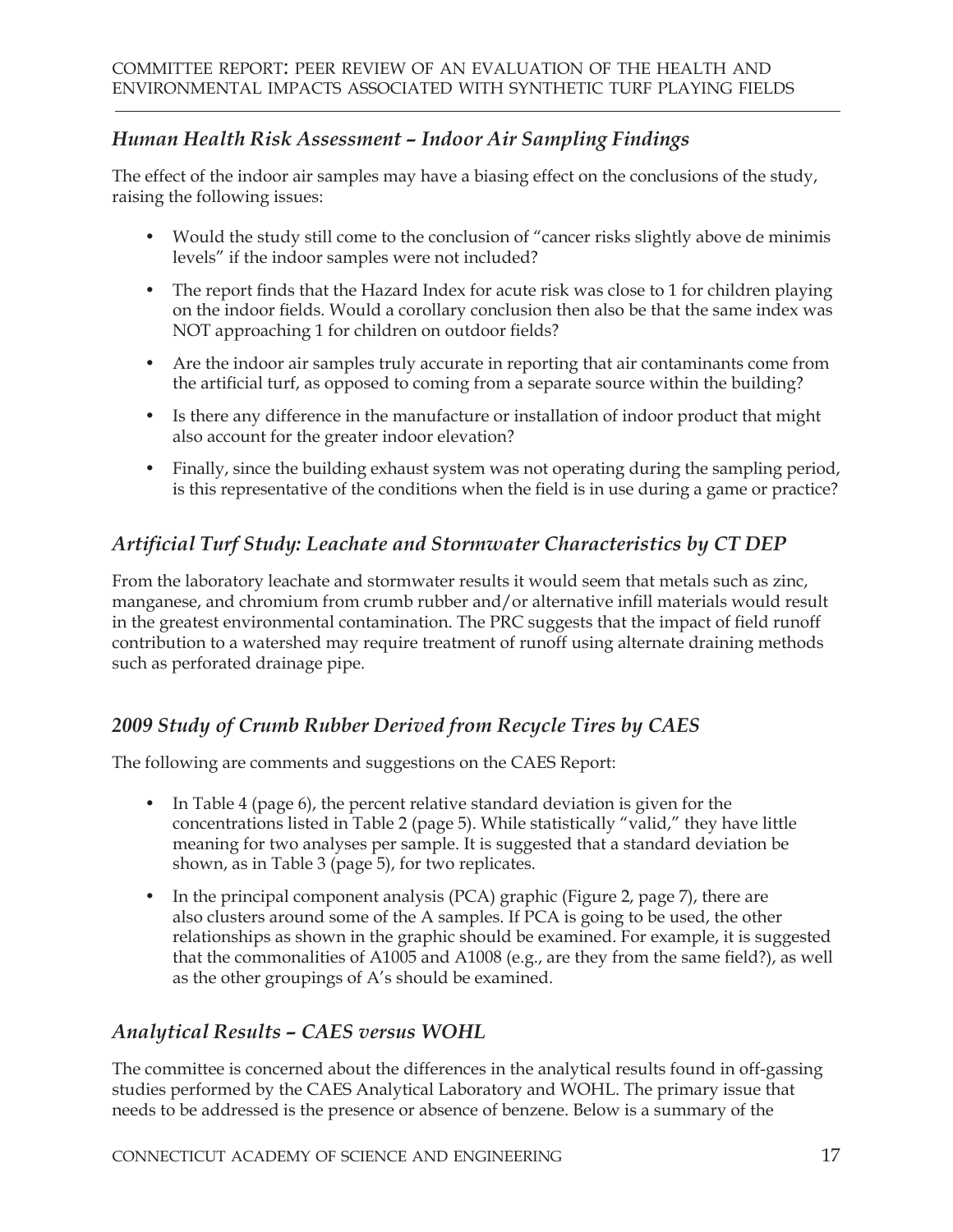differences found between the two labs and how the interpretation of the data has a significant impact on the results of the risk analysis.

- CAES reported that benzene was not detected in the head space of crumb rubber fill. There were 14 samples tested, all provided by Connecticut DEP. It is assumed that they correctly represented samples of virgin crumb rubber fill of the type used in the fields tested by UCHC, and also that the 14 represented multiple independent sources of rubber crumb.
- If the correct samples were provided by DEP and if analyses were correctly performed, then these results strongly argue that significant amounts of benzene do not volatilize from rubber crumb.
- CAES also reported relatively rapid VOC off-gassing and weathering of virgin rubber crumb.
- If the correct samples were provided by DEP and if analyses were correctly performed, then these results strongly argue that volatile compounds not detected in the off-gassing of virgin rubber crumb would not be expected to off-gas from weathered rubber crumb fill.
- WOHL detected benzene in the head space from 2 of 11 crumb rubber samples, from Fields A and D which had been in service for two years.
- The committee is unable to determine the composition and manufacturer(s) of Fields A and D, and cannot determine whether the rubber crumb samples provided to CAES were the same or similar to the rubber crumb used for those two fields.
- If the samples provided by DEP were the same or similar to the rubber crumb used for Fields A and D, then the WOHL results can not be seen as supporting inclusion of benzene in the risk assessment unless it is also determined that the CAES lab was incorrect in both its analyses of off-gassing from and its analyses of weathering of virgin crumb samples.

Before accepting the conclusion, based on the WOHL results, that benzene is a primary concern for ATF risk assessment, it is important that the results of the CAES lab be validated. One possibility is to have the CAES lab and at least one other well-recognized analytical lab perform repeated analyses of samples of virgin crumb rubber. If neither lab finds benzene in the off-gas, then benzene should be deleted from the risk assessment.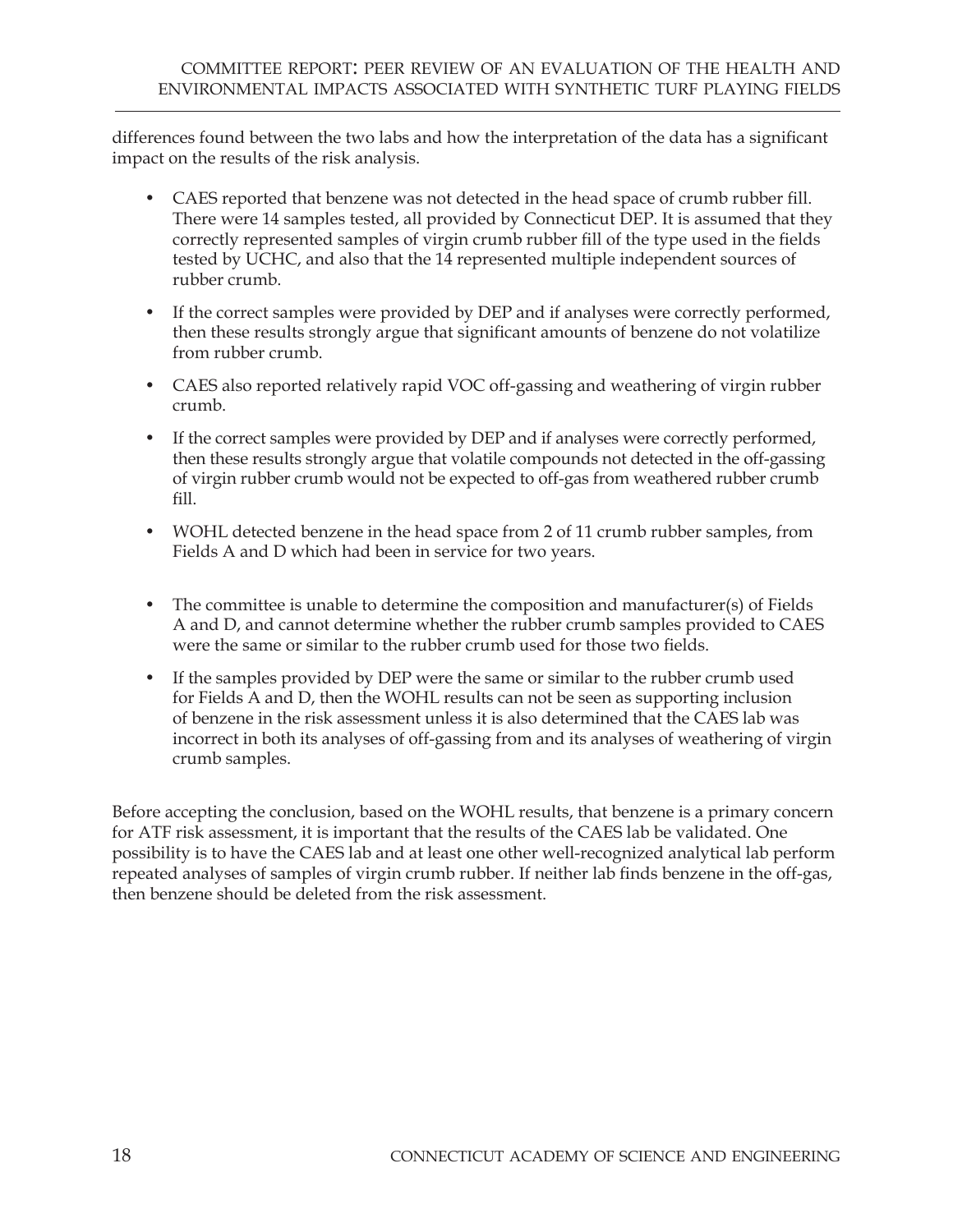## **References**

Bogert, M. T., Husted, H. "Contribution to the pharmacology of the benzothiazoles." *Journal of Pharmaceutical Experimental Therapy.* 1932; 45: 189-207.

Dye, C., Bjerke, A., Schmidbauer, N., Mano, S. "Measurement of air pollution in indoor artificial turf halls." Norwegian Pollution Control Authority. 2006

Miguel, A. G., Cass, G. R., Weiss, J, Glovsky, M. M. "Latex allergens in tire dust and airborne particles." *Environmental Health Perspectives.* 1996 Nov;104(11):1180-6

Sfia, M., Dhaoui, M. A., Doss, N. "Consort allergic dermatitis to cosmetic agents in a 10-year-old young girl." *Contact Dermatitis*. 2007 Jul;57(1):56-7.

Vandenplas. O., Larbanois, A., Vanassche, F., François, S., Jamart, J., Vandeweerdt, M., Thimpont, J. "Latex-induced occupational asthma: time trend in incidence and relationship with hospital glove policies." *Allergy*. 2009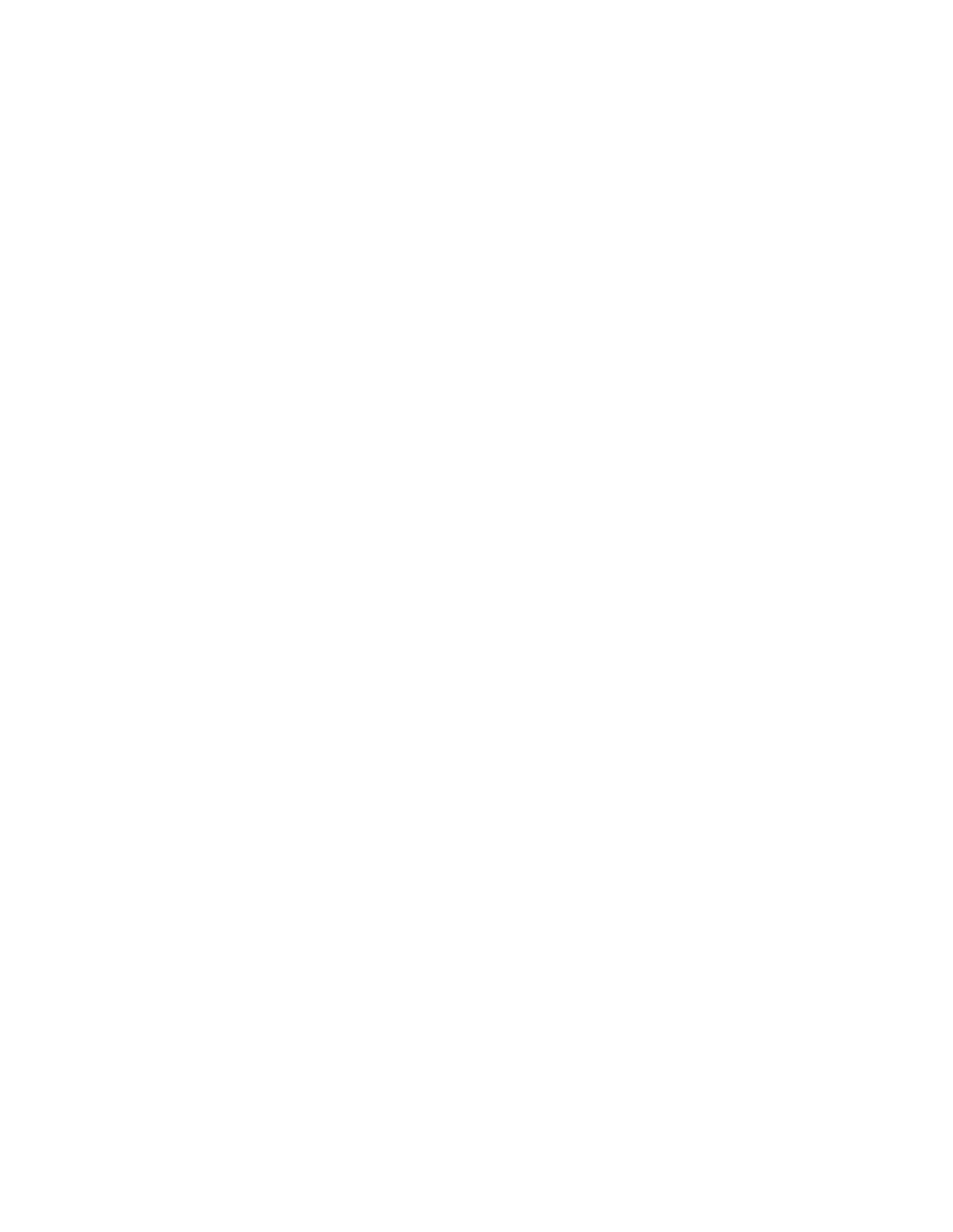### **Major Studies of the Academy**

#### **2009**

- • A Study of the Feasibility of Utilizing Waste Heat from Central Electric Power Generating Stations and Potential Applications
- Independent Monitor Report: Implementation of the UCHC Study Recommendations

#### **2008**

- Preparing for Connecticut's Energy Future
- • Applying Transportation Asset Management in Connecticut
- • A Study of Weigh and Inspection Station **Technologies**
- • A Needs-Based Analysis of the University of Connecticut Health Center Facilities Plan

#### **2007**

- • A Study of the Feasibility of Utilizing Fuel Cells to Generate Power for the New Haven Rail Line
- • Guidelines for Developing a Strategic Plan for Connecticut's Stem Cell Research Program

#### **2006**

- • Energy Alternatives and Conservation
- • Evaluating the Impact of Supplementary Science, Technology, Engineering and Mathematics Educational Programs
- • Advanced Communications Technologies
- • Preparing for the Hydrogen Economy: **Transportation**
- • Improving Winter Highway Maintenance: Case Studies for Connecticut's Consideration
- Information Technology Systems for Use in Incident Management and Work Zones
- An Evaluation of the Geotechnical Engineering and Limited Environmental Assessment of the Beverly Hills Development, New Haven, Connecticut

#### **2005**

- • Assessment of a Connecticut Technology Seed Capital Fund/Program
- • Demonstration and Evaluation of Hybrid Diesel-Electric Transit Buses
- • An Evaluation of Asbestos Exposures in Occupied Spaces

#### **2004**

- • Long Island Sound Symposium: A Study of Benthic Habitats
- • A Study of Railcar Lavatories and Waste Management Systems

#### **2003**

- • An Analysis of Energy Available from Agricultural Byproducts, Phase II: Assessing the Energy Production Processes
- Study Update: Bus Propulsion Technologies Available in Connecticut

#### **2002**

- • A Study of Fuel Cell Systems
- **Transportation Investment Evaluation** Methods and Tools
- • An Analysis of Energy Available from Agricultural Byproducts, Phase 1: Defining the Latent Energy Available

#### **2001**

• A Study of Bus Propulsion Technologies in **Connecticut** 

#### **2000**

- • Efficacy of the Connecticut Motor Vehicle Emissions Testing Program
- Indoor Air Quality in Connecticut Schools
- Study of Radiation Exposure from the Connecticut Yankee Nuclear Power Plant

**Connecticut Academy of Science and Engineering 179 Allyn Street, Suite 512, Hartford, CT 06103 Phone or Fax: 860-527-2161 e-mail: acad@ctcase.org web: www.ctcase.org**